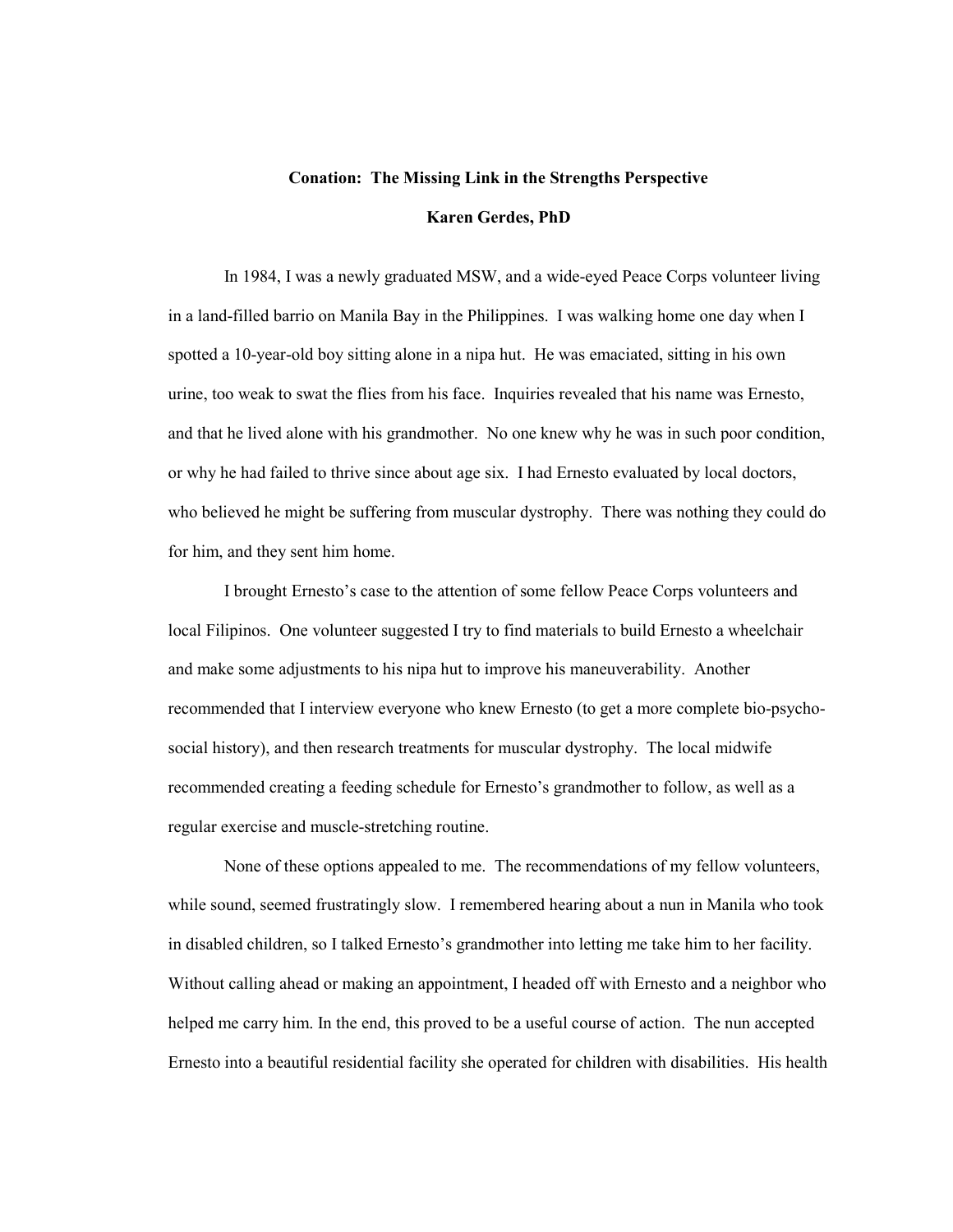improved and his quality of life was significantly better, although as predicted, several years later he succumbed to the ravages of muscular dystrophy.

What struck me about this experience was the difference between the way I reacted to Ernesto's situation and the reactions of my friends. Any of our approaches would probably have helped the boy, but they were very different. I wondered why. With the exception of the local midwife, we had similar backgrounds and similar education. We all had the same objective. Yet our responses to the problem were very disparate. The differences were shaped by something fundamental to our individual characters, something that seemed to me was neither intelligence, nor training, nor emotion, nor learned response. We simply tackled the problem in very different ways. I would not fully understand these differences until decades later when I began to study the concept of conation.

## The Concept of Conation

According to Schur (1990), conation is one of the 1000 most obscure words in the English language. Merriam Webster's (2005) online dictionary defines conation as "an inclination (as an instinct or drive) to act purposefully." It comes from the Latin word *conari* (to try) and conatio (an attempt), and it is the only word I have come across that begins to articulate the differences between my approach to Ernesto's situation and those of my friends. Even at the time we were tackling this problem, I had a sense that being able to describe and usefully leverage our differences would have made us more effective as a team and more helpful to all the people we were serving. This still seems true to me today. It is for this reason that I believe the concept of conation is necessary to fill in some crucial gaps in social work theory and practice. Without a clear understanding of the conative aspect of behavior, social workers limit their ability to significantly improve quality of life for those they are committed to serving.

2

<sup>© 2006</sup> Karen Gerdes, PhD.

This is a pre-publication copy of an article that has been accepted by Social Work journal.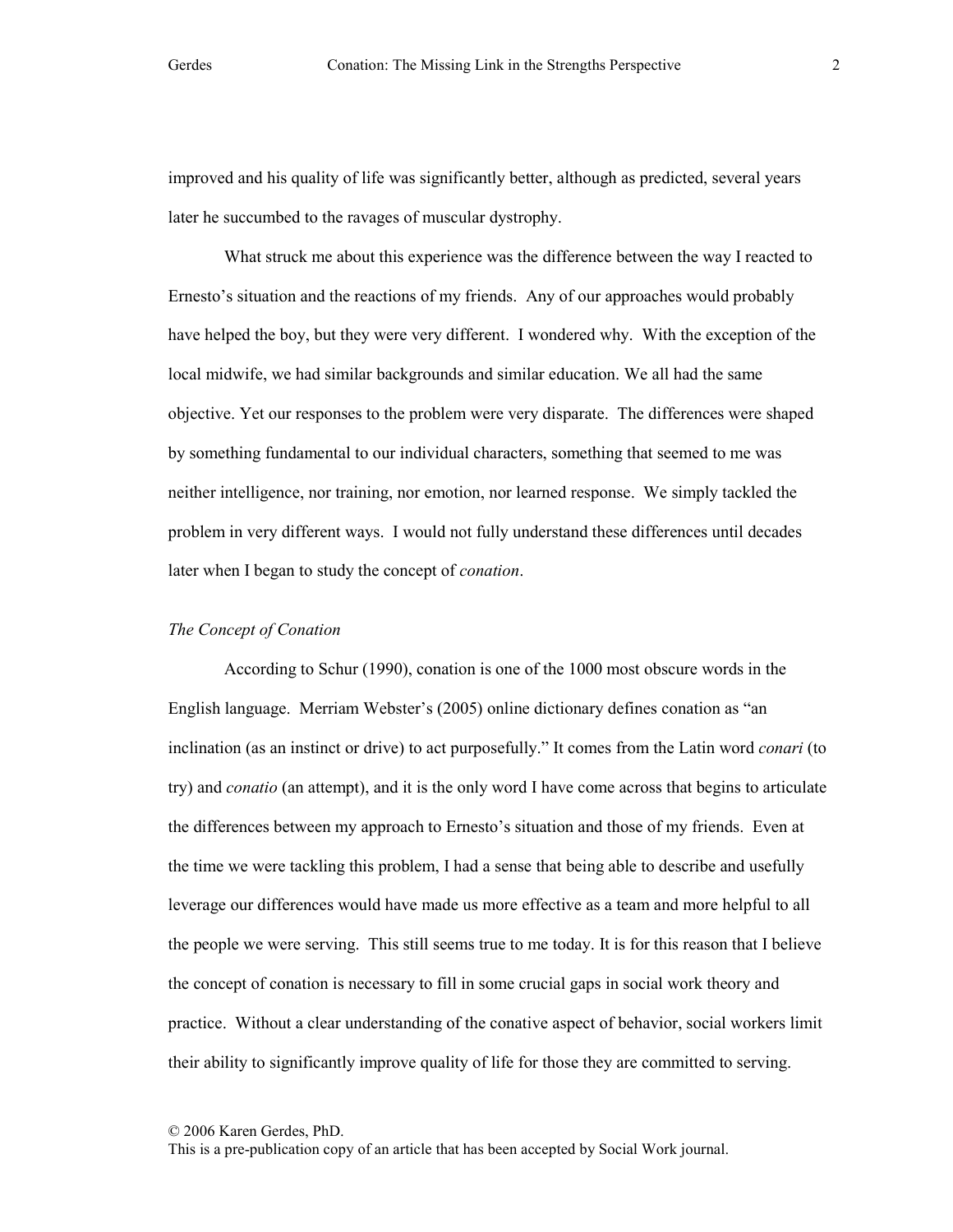With that understanding, they can achieve quicker, more thorough, and more lasting positive impact.

In this paper, I will describe the concept of conation and discuss the role it has played in theories of human thought and behavior, from the classical Greek philosophers to the present day. The review of the literature will make it clear that semantic and conceptual conflicts about conation have kept the concept from taking its place as a crucial component of social work theory and practice. Finally, I will discuss the practical application of conation as described in one theoretical system—Kolbe theory—which, though unaddressed in the social work literature to date, has been empirically shown to play a useful role in improving the efficacy of human action, education and productivity. This discussion will show that conation not only fits into the Strengths Perspective, but it is a necessary aspect of that perspective, and that its omission from the social work literature heretofore has limited the effectiveness of social work practice.

## Chronological Overview of Scholarly Discussions of Conation

The concept of conation has endured a long history of semantic confusion. Definitional vagueness, mislabeling, and failure to effectively operationalize the concept have historically separated—and still separate—theorists' views of the role conation plays in human life. This has limited most American social work theorists' ability to study and utilize conational factors in their analysis and practice. For centuries, scholarly attention to conation has been largely confined to Europe.

## The History of Conation as a Component of the "Tripartite Mind"

The philosophers of classical Greece saw the human psyche as tripartite. In The Republic, Socrates (via Plato) proclaimed that the soul had three parts: 1) the logical-rational or reason, 2) the spirited, and 3) the desiring – appetite. While there is some disagreement, many

<sup>© 2006</sup> Karen Gerdes, PhD.

This is a pre-publication copy of an article that has been accepted by Social Work journal.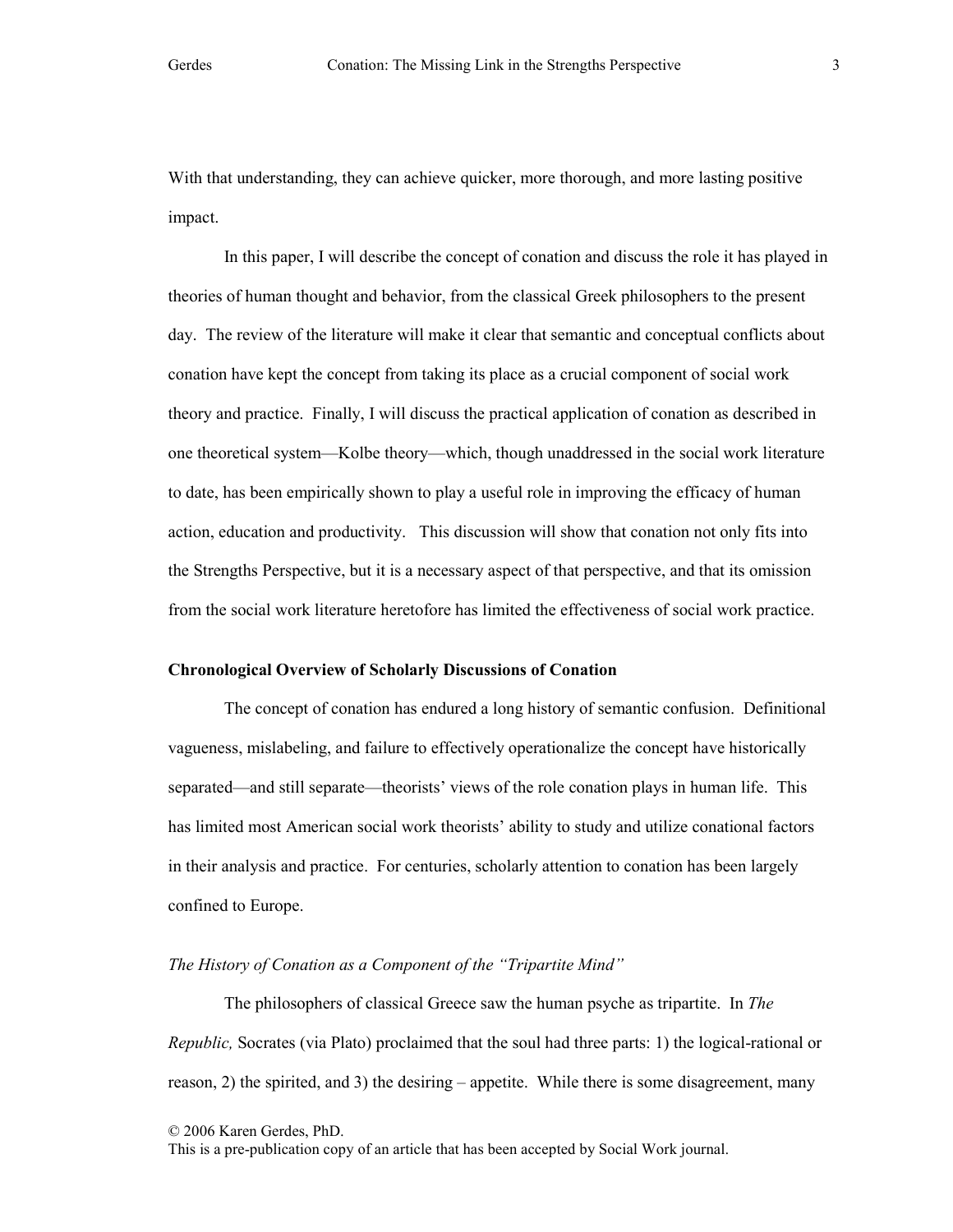philosophers and theorists accept this as the first written analysis of the mind as having cognitive, affective, and conative components (Cudsworth, 1788; Kolbe, 1990; Peters,1962/Brett, 1921; Sternberg, 1987).

Medieval theological scholars, such as Augustine in the  $4<sup>th</sup>$  century BC and Thomas Aquinas in the  $13<sup>th</sup>$  century AD, adopted the Grecian image of consciousness, writing about the capacity of the mind to know (cognition), to love (affective connection), and to will (conation) (Mueller, 1988; Peters, 1962/Brett, 1921; Sternberg, 1987). Though subsequent European religious scholarship sustained the concept of a tripartite mind, little was written about conation—or any non-religious aspect of consciousness—until the  $17<sup>th</sup>$  century "humanists." Spinoza (1632-1677) articulated the "conatus principle," an innate striving to persevere or persist against obstacles (Encyclopedia of Philosophy, 2005). Less lauded humanists like Cudsworth also picked up the Aristotelian concept of conation, writing that there are aspects of consciousness "not devised by us, but exist in nature and obtrude themselves upon us (p.26)," as "instincts of nature." Cudsworth used the word "conation" to describe the will that "first moveth in the soul, and starteth all wheels (p.26)…a thread of life always spinning out…an ever bubbling fountain in the center of the soul, an elater [i.e., drive or to drive] or spring of motion  $(p.30)$ ."

# Influence of Enlightenment Philosophers and Faculty Psychologists

© 2006 Karen Gerdes, PhD. This is a pre-publication copy of an article that has been accepted by Social Work journal. In the  $18<sup>th</sup>$  century, the German "faculty psychologists" (e.g., Alexander Baumgarten; Moses Mendelssohn) returned to the concept of conation (Hilgard, 1980). They based their model of the three-part self—cognitive (thinking), affective (emotions/feeling), and conative (striving or doing)—on both Classical scholarship and the rich German philosophical tradition created by luminaries like Leibniz and Kant. Schopenhauer, for example, argued that Descartes' dualistic conception of the mind and body was a false dichotomy, stating, "what I

4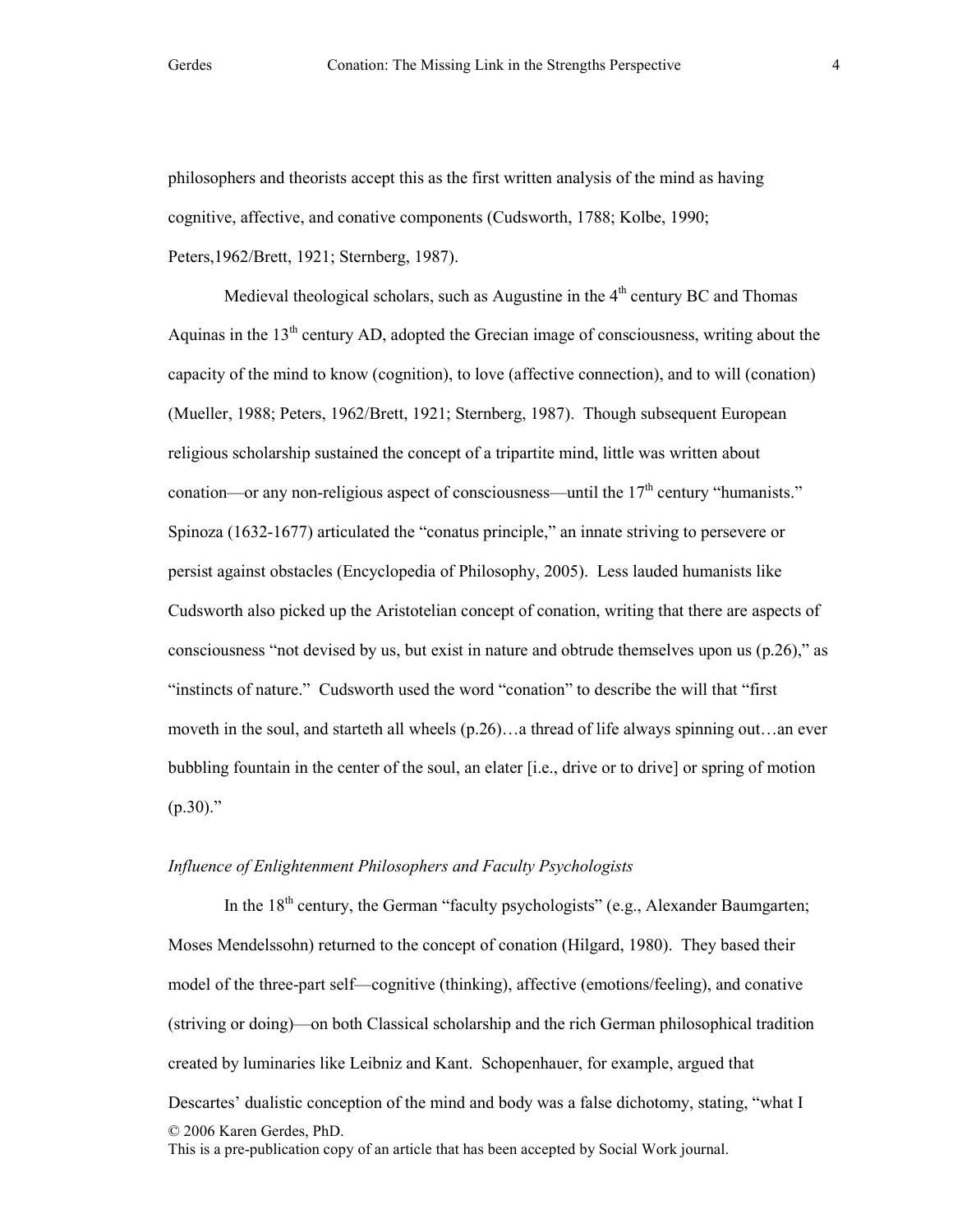will and what in physical terms I do are one in the same thing" (Encyclopedia of Philosophy, 1972, p. 328). Schopenhauer described the will as the "secret director," or inner nature—an initiator of action that is spurred by motivation (i.e., wishes or desires) and unconsciously produces actions or conations (Schopenhauer, 1910).

This model of the mind remained central to psychology for the next 200 years, moving into English-language social theory when it was adopted by Scottish, British, and American psychologists (e.g., Hamilton, 1860, Bain, 1868, and James, 1890, respectively). Bain (1868) described the conative part of the mind as "volition or will, embracing the whole of our activity, as directed by our feelings" (p. 2). Roget, in his famous thesaurus (1852), included the tripartite "Plan of Classification" for the mind, labeling the three parts "intellect, volition, and affections" (p. xxx) (Kolbe Certification Manual, 2000). He recognized conative power as the key element of volition, describing motive as the cause of volition, and equating lack of motive with "unwilling."

At this point, we begin to encounter a conflation between the concept of motivation and that of instinctive conation—a semantic tangle that still confuses the study of conation (Kolbe, 1989). Some nineteenth-century scholars described the conative process as the shaping of action based on a motivating impulse, while others seemed to assume that conation and motivation were in fact identical, the terms interchangeable. This is a key disparity, and one that merits—in fact, requires—clarification here.

Conation, as described by those who first defined and best articulated it, is not equivalent to "desire," "motivation," want" or "wish" (Bain, 1868). Motivation and desire are affective aspects of consciousness. They are not conation. Precursors to and sustainers of action, they do not create the specific form of the action itself (Poulsen, 1991). For example, in the story of Ernesto, my friends and I were all motivated to help the boy, eager to take action,

© 2006 Karen Gerdes, PhD.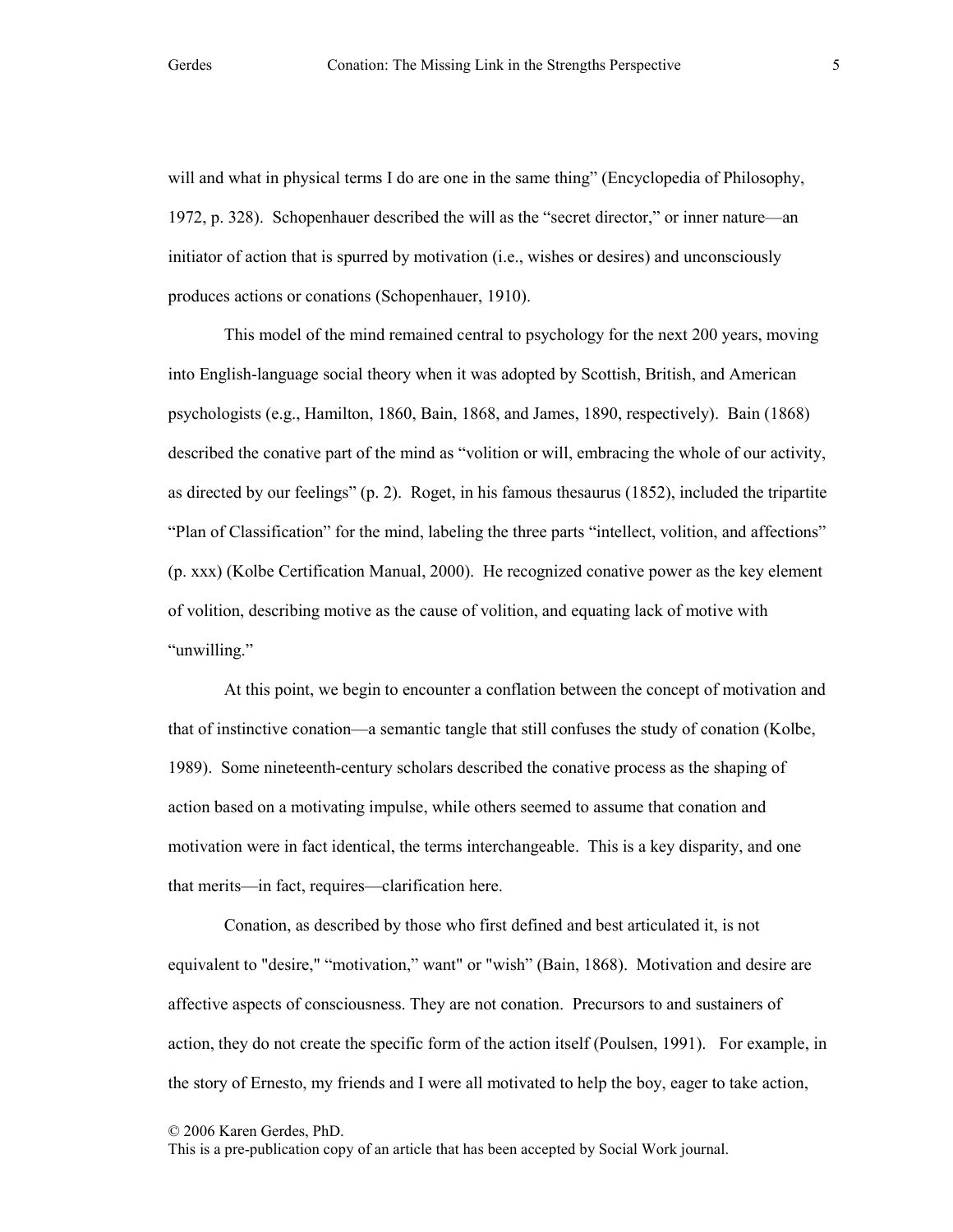and capable of doing so. But the way in which we acted were dissimilar, and this, I now believe, was because of conative differences. The confusion between the idea of conation (as motivation or as instinctive drive) is still problematic today. But from the earliest discussion of conation, most thoughtful scholars have maintained that *conation is not a description of* wanting, but a label for the characteristic way in which people go about fulfilling their desires.

## Important Twentieth Century Influences

As late as the early  $20<sup>th</sup>$  century, the concept of conation was overlooked by most scholars in the United States. A notable exception was William McDougall (1871-1938) a Harvard psychology professor, physician, philosopher, and vocal critic of behaviorism (Brand, 2005; Kolbe, 1989). McDougall categorized the mind's components as cognition (a knowing, a thing), affective sensation (feeling something about that thing), and conation (a striving towards or away from the object). He was joined by a few other American psychologists, such as Lundholm (1934), who agreed with McDougall that all behavior is shaped by propensities that shape action. "Conation," wrote Lundholm, is "purposive or goal-seeking activity" (p.25). He pointed out that a conative process is best understood as one that *impels* action (drives it from within) while cognition and other outside forces *compel* action (drive it from external force or action) (Kolbe, 1990).

In the United States during the mid- to late twentieth century, enthusiasm for behaviorism came to dominate the theoretical landscape (see Hershberger, 1988, and Scheerer, 1989). With the advent of cognitive psychology in the 1950s, American social science's focus turned toward developing measurements and tests for intelligence (Hilgard, 1980). This may explain why, even now, the social work literature is virtually devoid of any scholarly consideration of the tripartite mind, and conation's role in human activity.

© 2006 Karen Gerdes, PhD.

This is a pre-publication copy of an article that has been accepted by Social Work journal.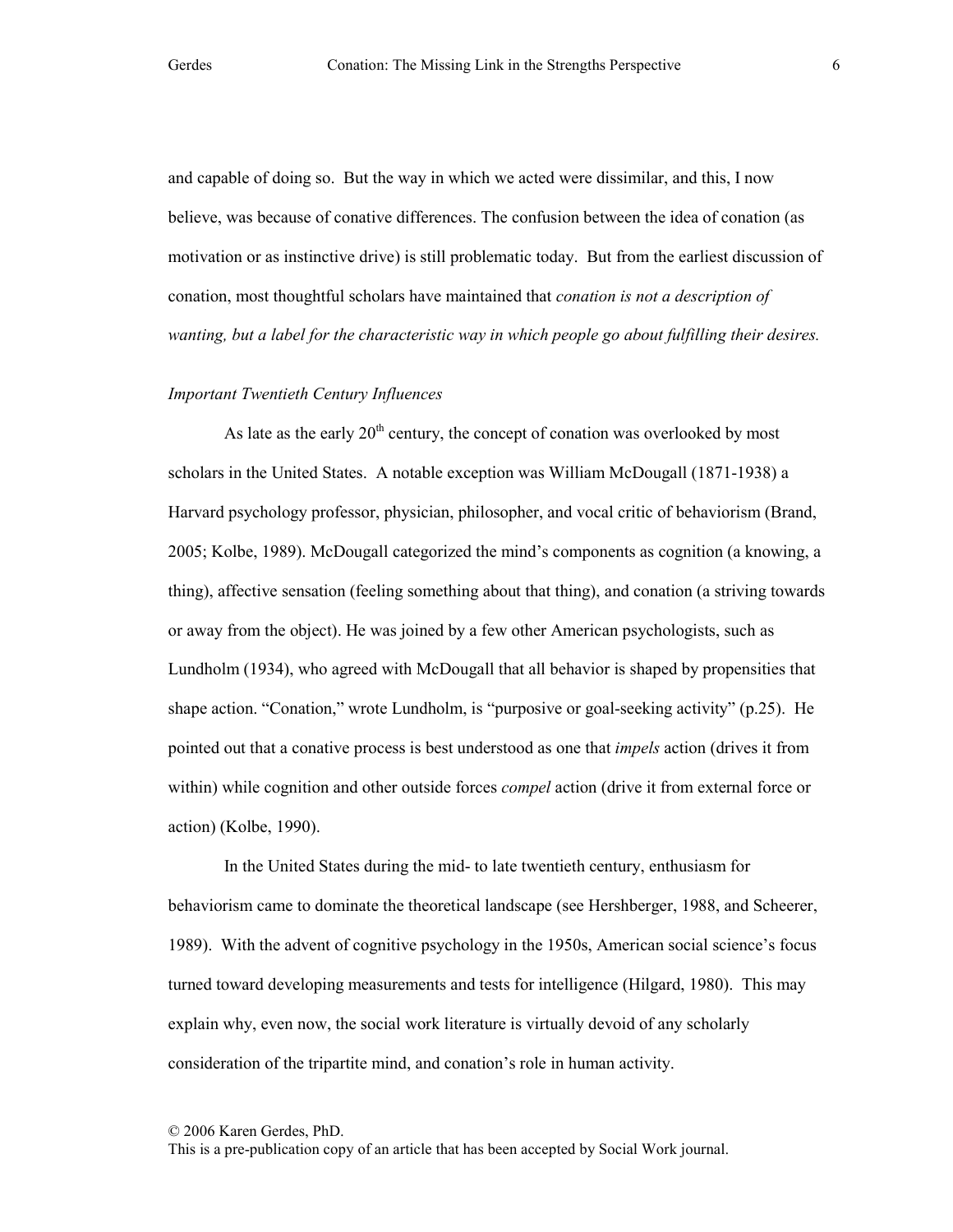In light of centuries' worth of work, analysis, and scholarly discussion, it is surprising the concept of conation still has not been utilized in disciplines like clinical psychology and social work. The diverse, hazy definitions of conation offered by many scholars are partly to blame for this omission. Until a single definition of conation has been agreed upon, research in the area is bound to be argumentative and indeterminate, and the quantification of conative processes impossible. Perhaps because of this, those scholars who did identify a conative component in the human psyche never went so far as to create any model of how conative, cognitive, and affective aspects form an integrated process.

With problems both in defining conation and identifying an integrated model, social science practitioners (e.g., educators, psychotherapists, and social workers) have heretofore had no way to utilize the concept of conation. Instead, they have turned to cognitive, behavioral, and other perspectives that are more amenable to measurement. The conative aspect of the mind faded into relative obscurity in pragmatic social science application until the late  $20<sup>th</sup>$  century, when educational psychologists picked up the thread of a discussion that had largely been dropped (Snow, Jackson & Corno, 1996).

# Educational Psychology's Perspective of Conation

Several educational psychology researchers have studied affective and conative aspects of learning, as well as cognitive, to explain variations in student performance. However, they too have failed to agree upon a single, operationalized definition of conation, or a model that integrates conative, cognitive, and affective processes (Kanfer, 1988). It is widely accepted that school learning involves all three parts of the mind; however, the existing research on identifying conation and integrating its function with other aspects of learning is "small scale, isolated and piecemeal" (Snow & Jackson, 1993).

<sup>© 2006</sup> Karen Gerdes, PhD.

This is a pre-publication copy of an article that has been accepted by Social Work journal.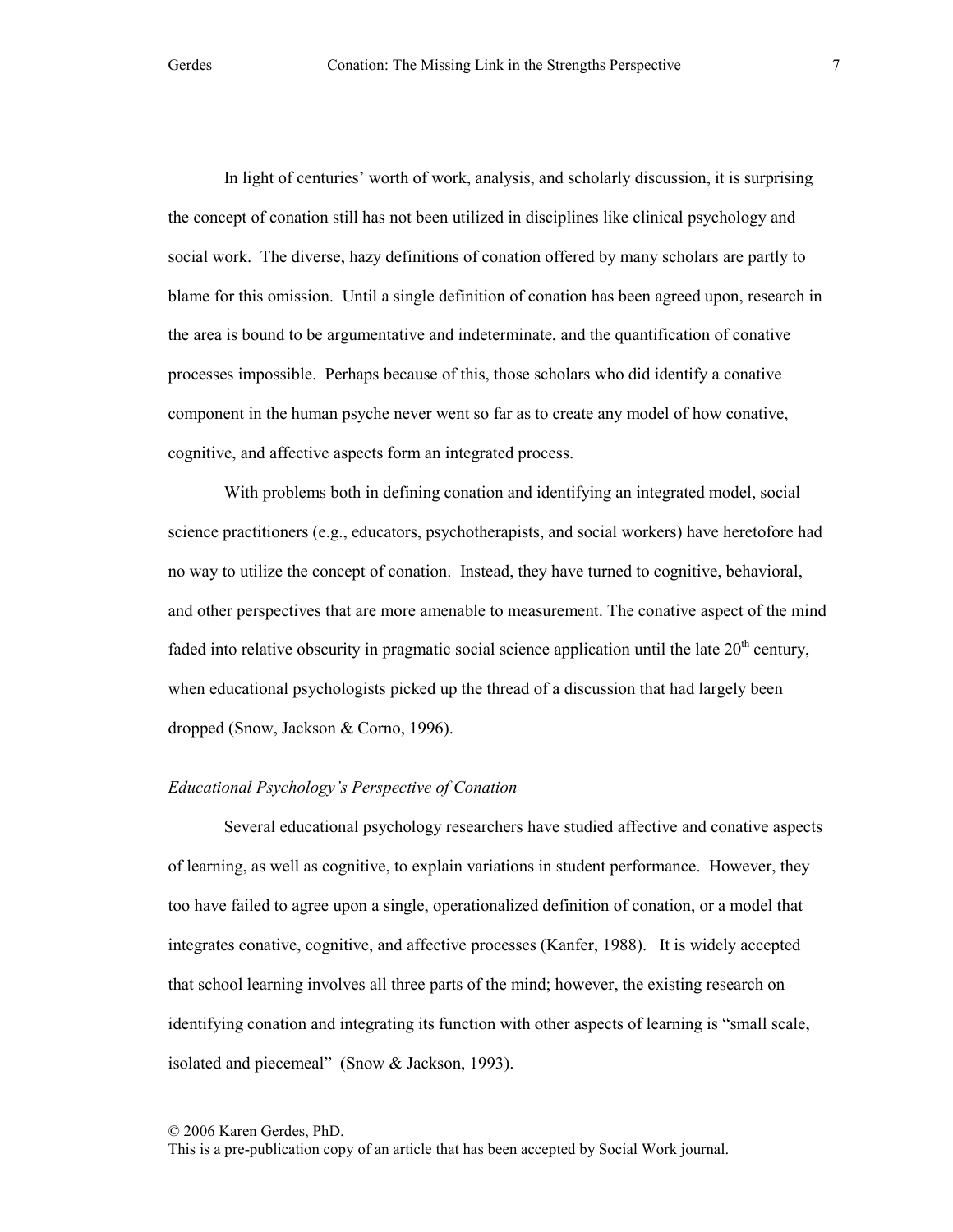To rectify this situation, Snow developed a taxonomy of affective, conative, and cognitive constructs of individual learning differences (Snow, Corno & Jackson, 1996; Snow & Jackson, 1997). In Snow's taxonomy, the conative dimension is divided into two sections: motivation (i.e., the predecisonal state) and volition or will (i.e., postdecisional state), (Heckhausen & Kuhl, 1985). Snow operationalized motivation using self-related constructs (like self-efficacy or self-esteem) and achievement orientation states. The two primary achievement orientations are performance and learning. Performance-oriented learners are motivated to action by approval, whereas learning-oriented students seek challenges and often persist even in the face of failure (Jackson, 1998).

This conceptualization is consistent with Snow's view of conation as a "continuum or commitment pathway from intention to action." However, it employs measures that were not designed for conative phenomena. These measures involve a normative perspective of conation as positive or negative—individuals are seen as having "high or low conative ability." But quantifying conative levels is meaningless if conation is understood as a shaping force that dictates patterns of action. For example, when my friends and I tried to help Ernesto, we chose different forms of action depending not on "high" or "low" levels of conative ability, but by qualitatively different types of action, all of which were conative. Snow's approach is like testing a French person, an American, and someone from China, then rating their speaking ability from "high" to "low" without noting that the languages are different. All these people can speak, but they speak in different ways.

Snow also identified differences in individuals he referred to as "action versus state orientation." An action-oriented person, he said, enacts intentions immediately, while a stateoriented person easily fixates on the past, often failing to act because of unrealistic intentions or procrastination (Jackson, 1998). Anyone who has received any formal education will recognize

© 2006 Karen Gerdes, PhD.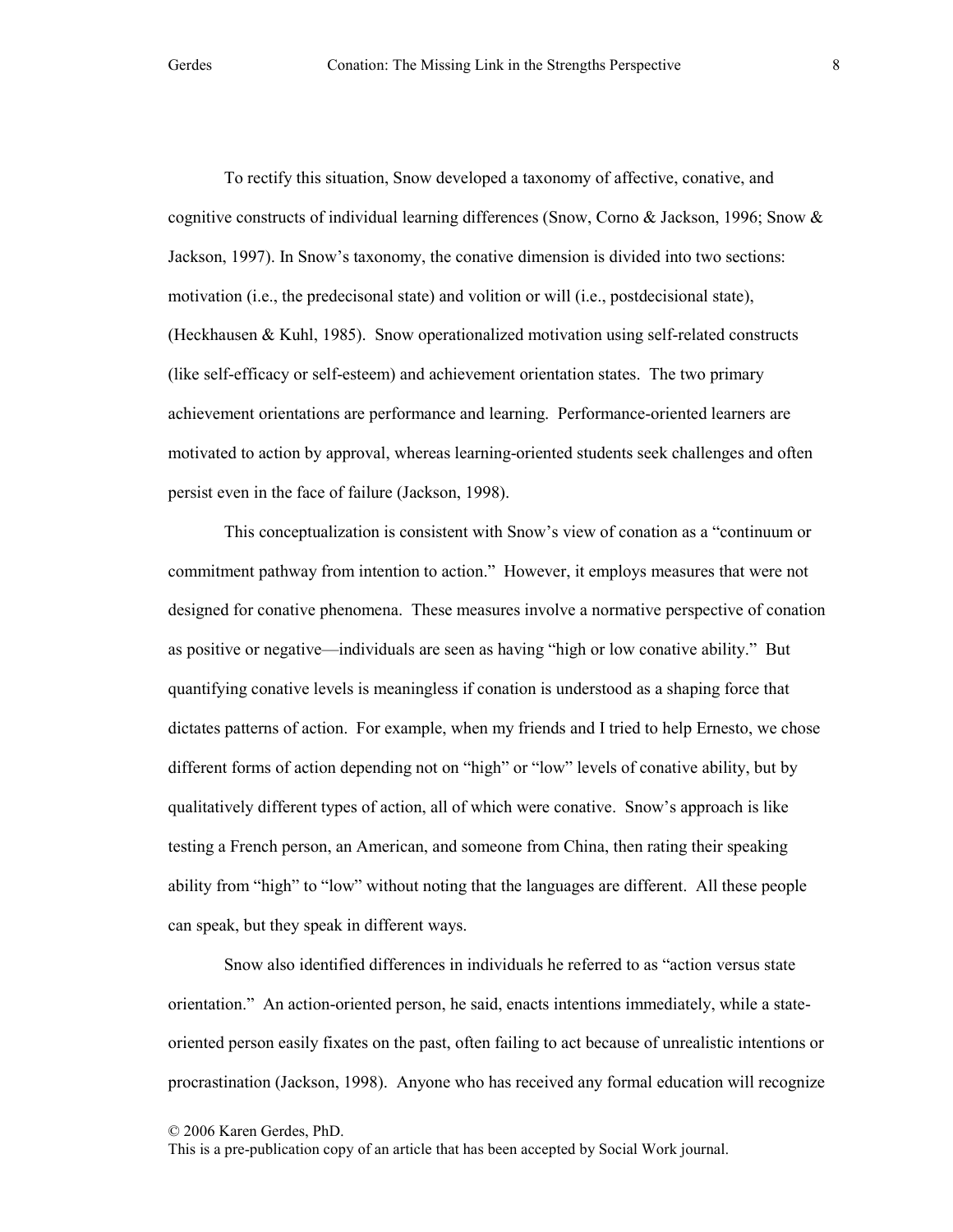these distinctions as valuative—an "action oriented" person is a "good student," while a "stateoriented" person is a poor one.

Despite this tendency to fall into valuative patterns and spurious measurements, Snow did make two major contributions to our understanding of conative processes. One was his recognition of the need for an integrated model of the tripartite mind. The other was a "wholeperson-in-context" (i.e., systems) perspective on individual differences and learning (Shavelson, Kupermintz, Ayala, Roeser, Lau, Haydel, Schultz, Gallagher, & Quihuis, 2002; Snow, 1994). Snow believed that everyone has a dynamic, fluid "person-in-situation aptitude complex," the product of transaction between individual aptitudes and the particulars of a given situation. If the aptitudes are "ill-tuned or mismatched" then failure occurs (Shavelson et. al, 2002). This conceptualization is consistent with social work's person-in-environment and systems framework.

Snow died in 1997, his work unfinished, his lack of definitional precision making his concept of conation too vague to operationalize. His efforts led only to further research that framed conation as the ability to set and achieve goals—actually a cognitive process, not conative or instinctual. For example, Davis  $\&$  Henry (1997) wrote that some people are more successful at setting and achieving goals than others because they are more motivated and have more control over their behavior—something they called "higher conative capacity." Again, this is a misuse of the term: conation is not goal-setting motivation or achievement, but the way in which a person with any degree of motivation or goal-orientation goes about acting on that motivation and achieving those goals. Different people might have high or low levels of motivation to help Ernesto, and high or low capacities to achieve that goal. Even so, each individual may approach the issue in ways that are qualitatively different.

© 2006 Karen Gerdes, PhD.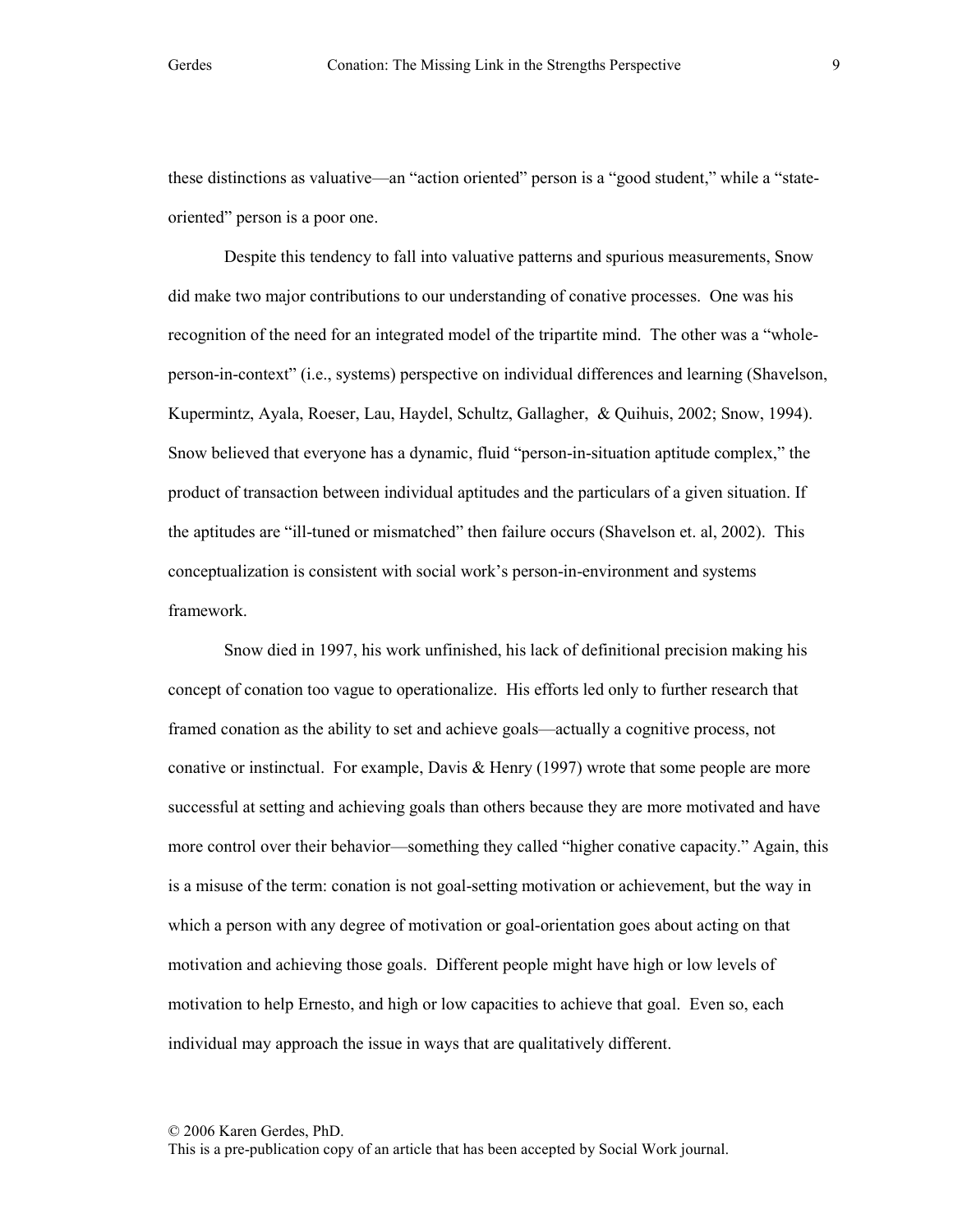## Toward A Practical and Empirical Theory of Conation

Given the pitfalls in the academic debate on conation—a debate that has continued for centuries—it is hardly surprising that social work theorists have not yet focused on conation as a useful concept. However, a sound and useful theoretical framework for understanding and applying conation has arisen outside the literature of academia. The remainder of this article will consider the work of an independent theorist, author, and publisher named Kathy Kolbe, who observed conative differences while designing learning tools and helping educators and business leaders maximize performance. I will discuss Kolbe's work as it fits into the academic discussion of conation, describe its implications within the field of social work, and explicate practical applications that have been quantified by independent academic research. This will support the assertion that conation would be a useful addition to social work assessment and intervention process (currently, the profession uses only cognitive and affective measures and interventions).

Kolbe's conative model has been evaluated by researchers at over twenty universities, including Harvard, Stanford, the University of Chicago, UCLA, and the University of Pennsylvania (Hoffman, 2001; Kolbe, 2000b). It has also been analyzed by legal departments and human resource specialists in multinational corporations, who approved it for use in selection, placement, team building, and leadership training (Kolbe Statistical Handbook, 2002). Public, charter, and independent schools in 40 states have used it for faculty training and assessment of students' abilities (Kolbe.com, 2005). Yet a thorough academic appraisal of it for use by social workers has never been published.

Kolbe's father, E. F. Wonderlic, pioneered the use of standardized intelligence tests for job placement (Hoffman, 2001). Afflicted from childhood with dyslexia, Kolbe herself questioned reliance on cognitive and affective assessments for evaluating potential performance

<sup>© 2006</sup> Karen Gerdes, PhD.

This is a pre-publication copy of an article that has been accepted by Social Work journal.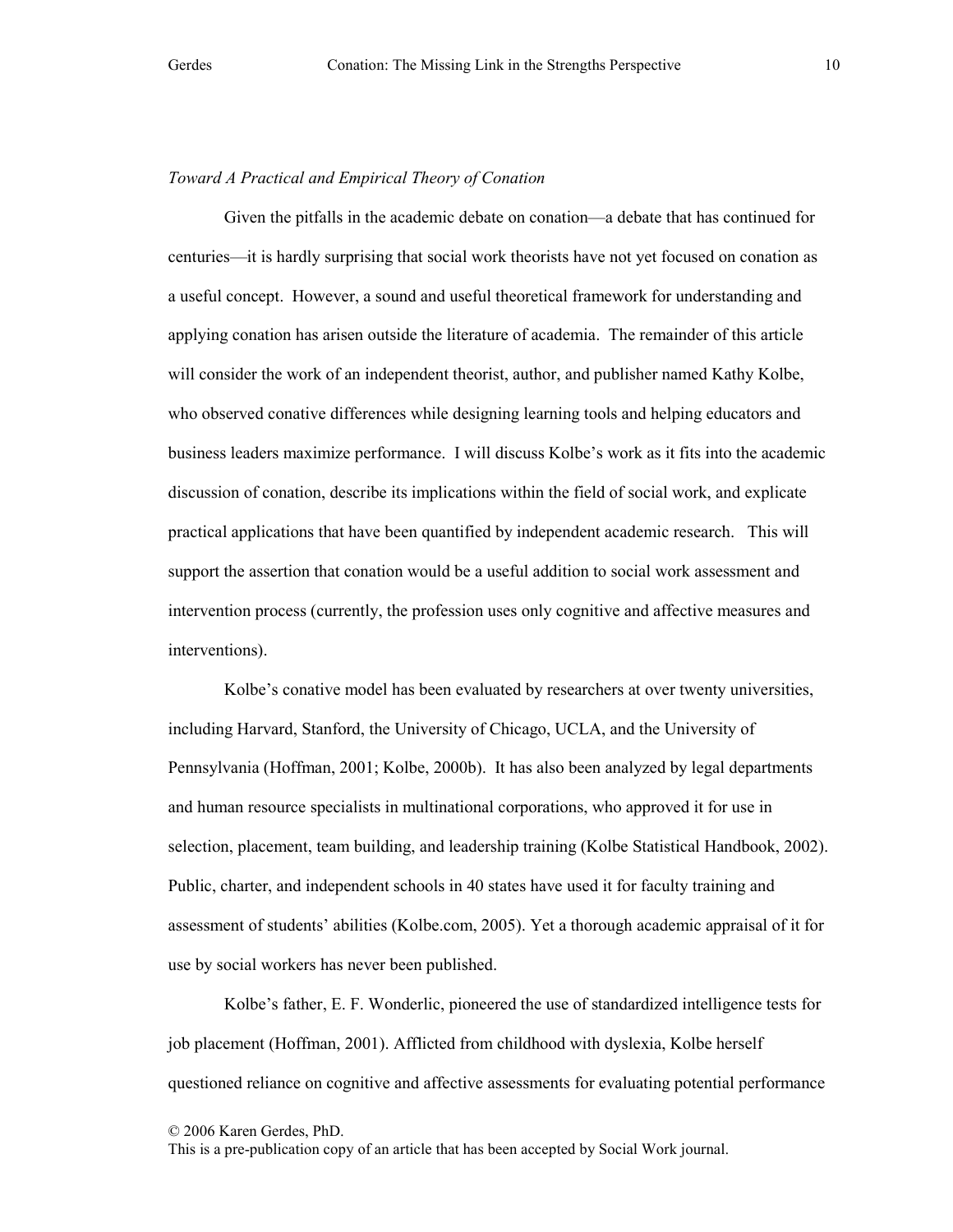(Kolbe, 2004). She wondered why she and some others learned best using methods that were not encouraged by most educators, and that seemed unrelated to level of intelligence. She began observing conative patterns while developing materials for primary education, first for gifted students, then for children who were mentally retarded, and still later for adults (Friedrich, 1985).

 After decades of research, Kolbe developed assessment tools for identifying natural conative propensities. Always open to evaluation by independent researchers, Kolbe gave this author access to her entire data base (case histories of over 500,000 subjects on the Kolbe  $A^{TM}$ Index, Kolbe Statistical Handbook, 2002; Kolbe unpublished data, 1985 – 2005). What follows is a discussion of Kolbe's model in the context of its potential for practical application among social workers. What emerges is an elegant, highly pragmatic, and ethical method of improving learning and performance (Hoffman, 2001).

# The Kolbe Model of Conation

By the mid-1980s Kolbe had amassed tens of thousands of hours of observation, using "thick descriptive" and phenomenological observation in the style of social anthropologists, Piagetian child psychologists, and some developmental theorists. As we have seen, contemporary researchers of conation, such as Snow et al. (1996) and Atman (1987) conflated variables and used value-laden instruments to measure something they had only vaguely conceptualized. Kolbe avoided these pitfalls by ensuring that her research was data-driven and value neutral. She attempted measurement only after identifying specific phenomena by persistent observation. Kolbe's analysis of the conative patterns of over a half million subjects who completed her assessment of personal conative strengths (the Kolbe A Index) is undoubtedly one of the largest  $N$ 's ever collected by a single researcher.

<sup>© 2006</sup> Karen Gerdes, PhD.

This is a pre-publication copy of an article that has been accepted by Social Work journal.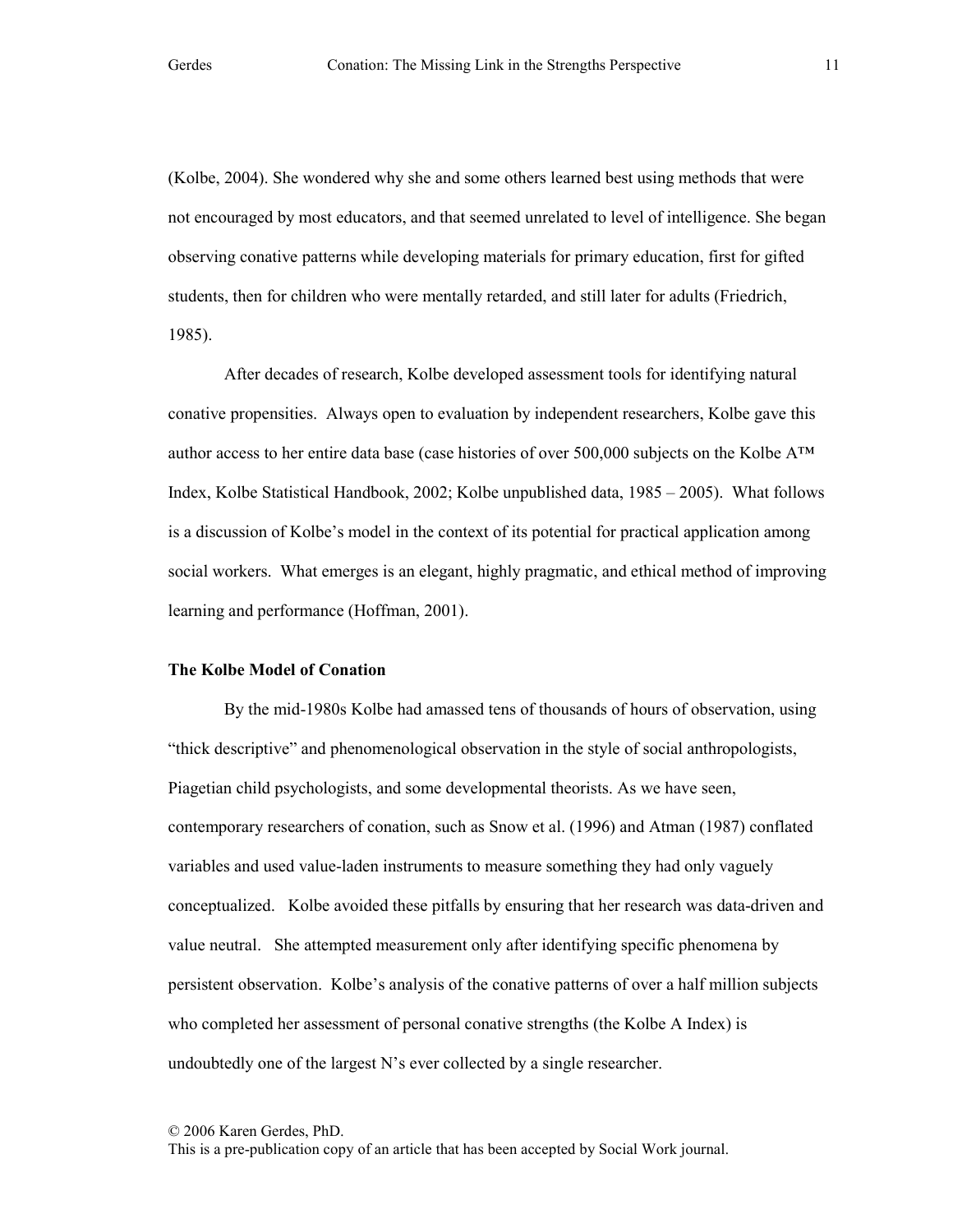After years of research, Kolbe codified her major findings into twelve fundamental principles or axioms (See Text Box 1) (Kolbe, 2005b). These guiding statements highlight the fact that the conative faculty is an essential ingredient in human performance, and that dismissing conation or defining it inappropriately has stymied our understanding of human nature and added significantly to human stress. In the remainder of the paper I will examine many of Kolbe's axioms and investigate how they can be applied to social work practice.

#### Kolbe's 12 Axioms

- 1: The Cognitive, Conative, and Affective dimensions of the mind are all essential to creative problem solving and productivity.
- 2: Each mental dimension performs independently, yet the their capacities blend into a functioning or unified whole.
- 3: Impairment in one dimension does not interfere with the effective use of the others, yet diminishes the total process.
- 4: Conation is the one dimension which is fully developed at birth.
- 5: The conative dimension is the only dimension which is unaltered by outside stimuli.
- 6: Conative modus operandi (MOs) are determined by Zones of Operation in four Action Modes.
- 7: Conation is the one dimension in which everyone is equal yet diverse.
- 8: Instincts drive the conative dimension, providing the mental energy behind purposeful action.
- 9: Individuals control goal attainment by making differing levels of effort in using abilities in all three dimensions.
- 10: Each mental dimension has its own hierarchy of effort, mirroring each other in intensity, with each requiring sequentially higher levels of effort to maximize effectiveness.
- 11: Conative efforts that go against an individual's natural grain or MO will cause debilitating stress.

12: Synergy results from the right combination of collaborators' MOs.

Copyright © 2005. All rights reserved by Kathy Kolbe.

This is a pre-publication copy of an article that has been article that has been accepted by Social Work journal.

 $\mathcal{O}$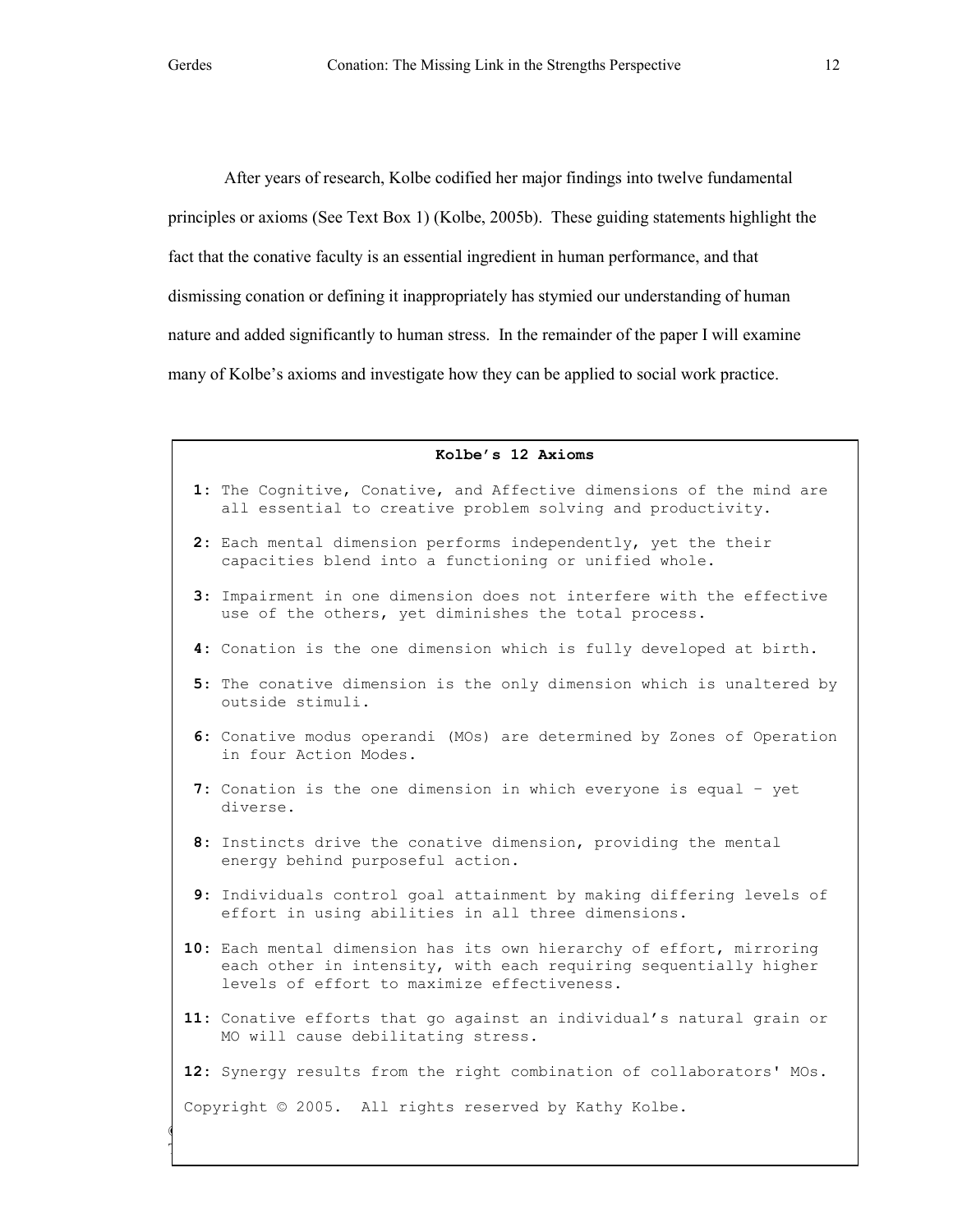## Text Box 1

#### The Role of Each Dimension of the Tripartite Mind in Creative Problem-Solving

The Kolbe model places the conative faculty of the mind in the context of the decisionmaking and creative problem-solving processes. Snow et al. (1996) correctly pointed out that all three dimensions of the mind—cognitive, conative, and affective—are essential to problemsolving and productivity; however, Snow's work never went so far as to articulate how the three dimensions interact during the creative process. Kolbe's prolific research revealed empirically how this process occurs. Her observations led her to believe that there is a natural order among the three dimensions of the mind that triggers the integrated efforts of emotion, action, and thought (Kolbe, 2005). Kolbe (2005b) observed that human beings do not take any deliberate action until they encounter some sort of motivating circumstance or condition. In her depiction of the integrated creative process, motivation (the *affective* domain of the mind) is the catalyst for action. Instinctive energy—one of Kolbe's two-pronged conative domain— shapes the pattern of action, and the "Will," or self-determination, drives the instincts toward volitional or purposeful action. These conative elements when applied to specific efforts are then screened by cognitive reasoning, which edits and evaluates decisions. If they pass this cognitive screening test, the individual takes action (Kolbe, 2004).

We can see how this played out in my story about Ernesto. The sight of the little boy sitting in his own urine, unable to swat flies from his face, created my intense desire (motivation catalyst) to improve the quality of his life. My instinctive energy (conative mind) was engaged, and since my instinctive modus operandi favors risking the unknown, I decided to take Ernesto

© 2006 Karen Gerdes, PhD.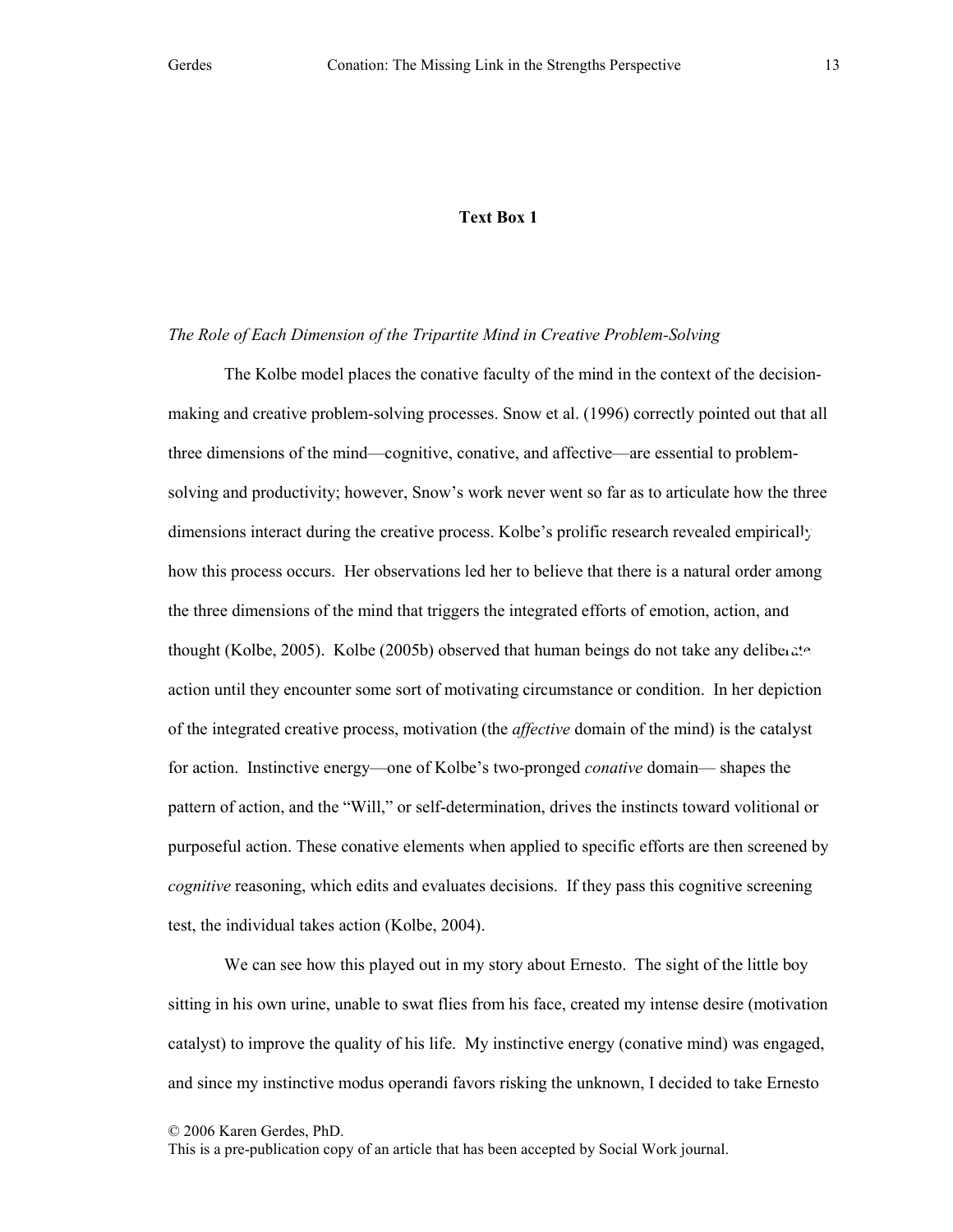to the nun in Manila. As I thought about how best to do this (cognitive analysis), I decided not to call ahead for an appointment—I reasoned that it might be easy for the nun to say "no" to me on the phone. If she saw Ernesto in person, I thought, she would have a more difficult time turning him away. All of these mental processes added up to our Manila adventure.

In this instance (and, Kolbe would add, in all others), my instincts drove the conative dimension of my mind. However, if my affective mind had not been motivated, I would have done nothing, and if my cognitive faculties hadn't kicked in, I may have floundered in indecision. All three dimensions of the mind must be engaged to take effective action. (Piaget's Theory of Disengagement sidestepped these truths and led to exaggeration of the cognitive influence (Kolbe, 1994-2004)).

 Kolbe's research convinced her that the "affective, cognitive, and conative mental dimensions perform independently, yet their capacities blend into a functioning or unified whole" (Kolbe, 2005b, p. 3). To test this axiom, she compared results on the Kolbe A Index with results on highly rated affective and cognitive measurements. She found that IQ and personality tests do not predict conative test results, nor do her conative test results correlate with IQ tests or personality inventories. For example, Kolbe found that impairment in the cognitive dimension (as in mental retardation) does not interfere with the effective use of the conative dimension. She also found that there is no correlation between conative patterns and affective subgroups, such as in the much-used Myers-Brigg Personality Test (which divides aspects of the affective personality into qualitative categories) (Kolbe Statistical Handbook, 2002).

## Identification of Instinct-Based Behaviors

© 2006 Karen Gerdes, PhD.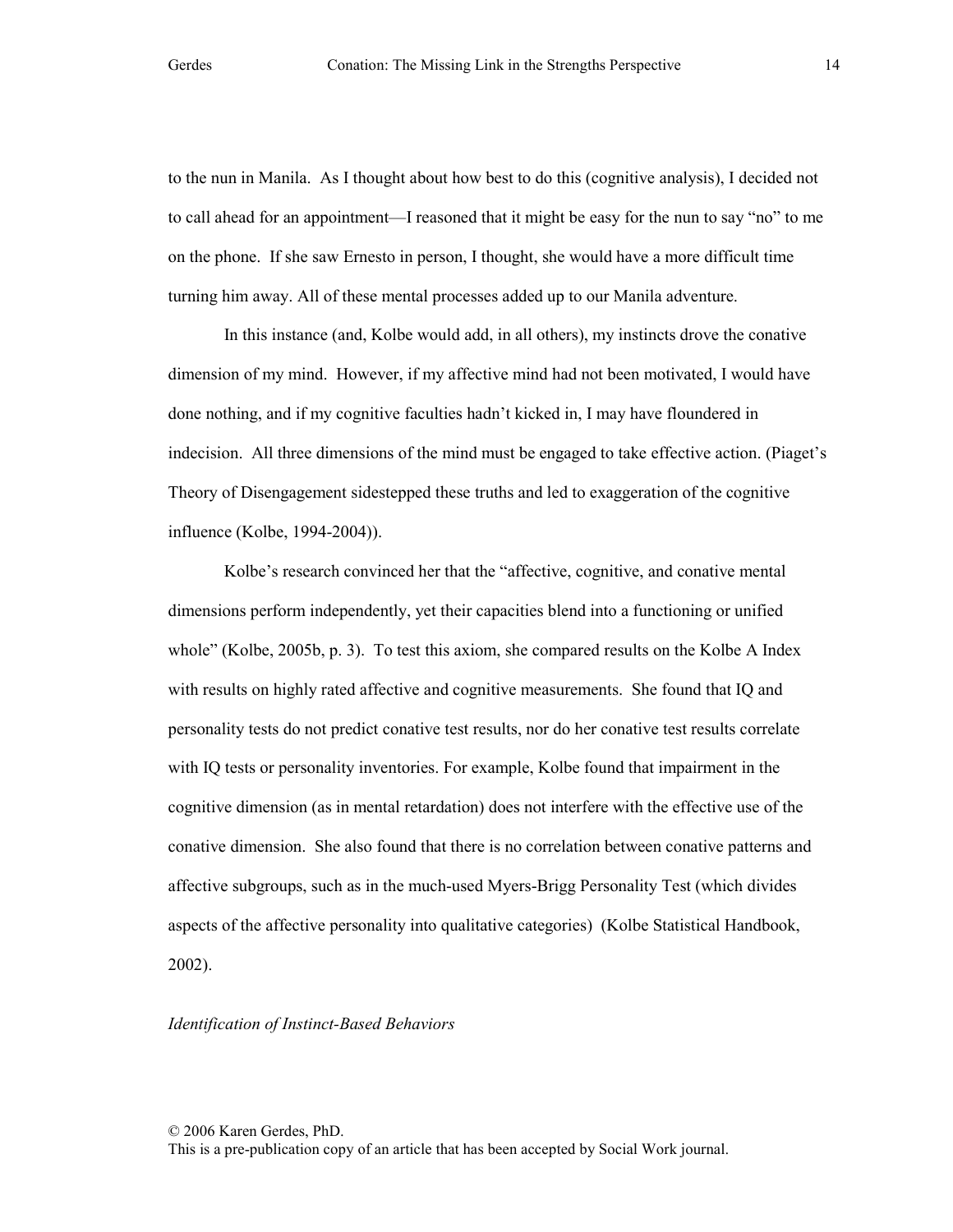Kolbe identifies four aggregates of behavior in her subjects that relate to the ways in which individuals spontaneously approach tasks or problems. Her model identifies the following as instinct-based behavior "clusters" (Kolbe, 1985-2005):

- 1) gathering and communicating information;
- 2) sorting and storing information;
- 3) dealing with risks and unknowns;
- 4) manipulating physical objects and spaces to achieve desired ends.

Kolbe refers to these universal processes as "Action Modes™" (Kolbe Professional Growth Seminar, 1987). She labeled the four modes as: 1) Fact Finder, 2) Follow Thru, 3) Quick Start, and 4) Implementor (See Figure 1). In test-retest studies on the reliability of the Kolbe A Index, the four instinct-based modes remained highly consistent (Kolbe Statistical Handbook, 2002). Her subjects utilized these aggregates of behaviors as they channeled activity toward a given purpose. The modes of action are distinct from the affective or emotional parts of the personality, and they are highly stable and resistant to change (Hoffman, 2001). In other words, the conative dimension appears to have a "mind of its own," resisting efforts to alter or interfere with its natural method of operation.

© 2006 Karen Gerdes, PhD. This is a pre-publication copy of an article that has been accepted by Social Work journal. Kolbe's research indicates that all individuals are capable of operating, and do operate, in each of the four action modes. A "form" of each of the four action modes was observed in scholars and preschoolers, geniuses and people who were mentally retarded. The "form" is the way in which a person operates in any given mode, as determined by the things the person naturally does or avoids doing. Kolbe identified three forms or Zones of Operation™ in each action mode. They are "initiate," "accommodate," and "prevent." The word "initiate" describes what a person *will* do, given his or her volitional instinct. The term "accommodate" describes what the person is willing to do to respond to people's needs and situations. And finally, "prevent" refers to the unwillingness of a person to get bogged down or "paralyzed" by the actions of others—in other words, what that person probably won't do by natural inclination.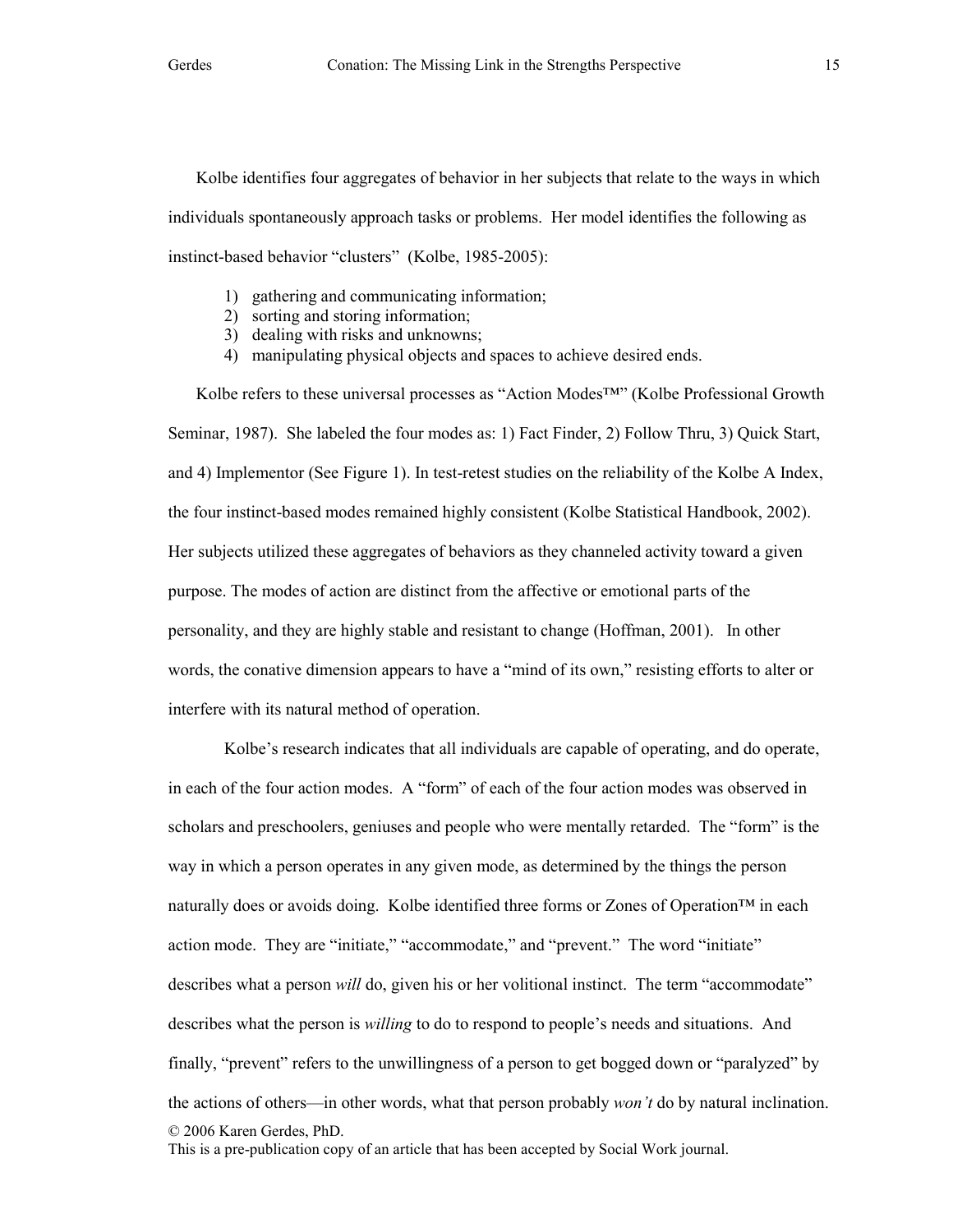The three operating zones and the four action modes create a 3-by-4 matrix that shows 12

different conative strengths or talents (Kolbe, 2005).

|                                                                     | <b>Fact Finder</b><br>Gathers and shares<br>information                                                            | <b>Follow Thru</b><br>Stores and organizes<br>information                                                                        | <b>Quick Start</b><br>Deal with risks and<br>uncertainties                                                                        | Implementor<br>Handles space and<br>tactile efforts (Builds<br>or demonstrates)                                                                      |
|---------------------------------------------------------------------|--------------------------------------------------------------------------------------------------------------------|----------------------------------------------------------------------------------------------------------------------------------|-----------------------------------------------------------------------------------------------------------------------------------|------------------------------------------------------------------------------------------------------------------------------------------------------|
|                                                                     | $W$ on't                                                                                                           | $W$ on't                                                                                                                         | $W$ on't                                                                                                                          | $W$ on't                                                                                                                                             |
| <b>Resist</b><br>action<br><sub>or</sub><br>Prevent<br>Problems     | Require<br>documentation<br>Get bogged down in<br>minutiae<br>Overanalyze                                          | Be rigid with plans<br>Get stuck in routines<br>Follow a schedule<br>Act sequentially                                            | Be impulsive<br>Be ambiguous<br>Cause distractions<br>Force change and<br>disruption                                              | Require concreteness<br>Force tangible<br>solutions<br>Have to see a<br>prototype<br>Need to physically<br>demonstrate                               |
| Accommodate<br><sub>or</sub><br><b>Respond</b><br>to people's needs | Willing to<br>Review the data<br>Work within<br>priorities<br>Give specifics<br>Go with the highest<br>probability | Willing to<br>Maintain order<br>Work within the<br>system<br>Adhere to the plan<br>Maintain<br>concentration<br>Stay in sequence | Willing to<br>Go along with risks<br>Try alternatives<br>Use metaphors<br>Interject<br>spontaneously<br>Follow another's<br>hunch | Willing to<br>Work with tangible<br>goods<br>Use models<br>Use tools and<br>equipment<br>Envision concrete<br>examples<br>Utilize protective<br>gear |
| <b>Insist</b><br><sub>or</sub><br><b>Initiate</b><br>action         | Will<br>Collect data<br>Establish priorities<br>Create analogies<br>Put in writing                                 | Will<br>Design systems<br>Seek order<br>Arrange logistics<br>Force closure                                                       | Will<br>Promote<br>experimentation<br>Take risks<br>Discover alternatives<br>Ad lib                                               | Will<br>Create tangible<br>goods<br>Develop prototypes<br>Master mechanical<br>devices<br>Detect solutions<br>tactilely                              |

Copyright © 2005. All rights reserved by Kathy Kolbe.

© 2006 Karen Gerdes, PhD.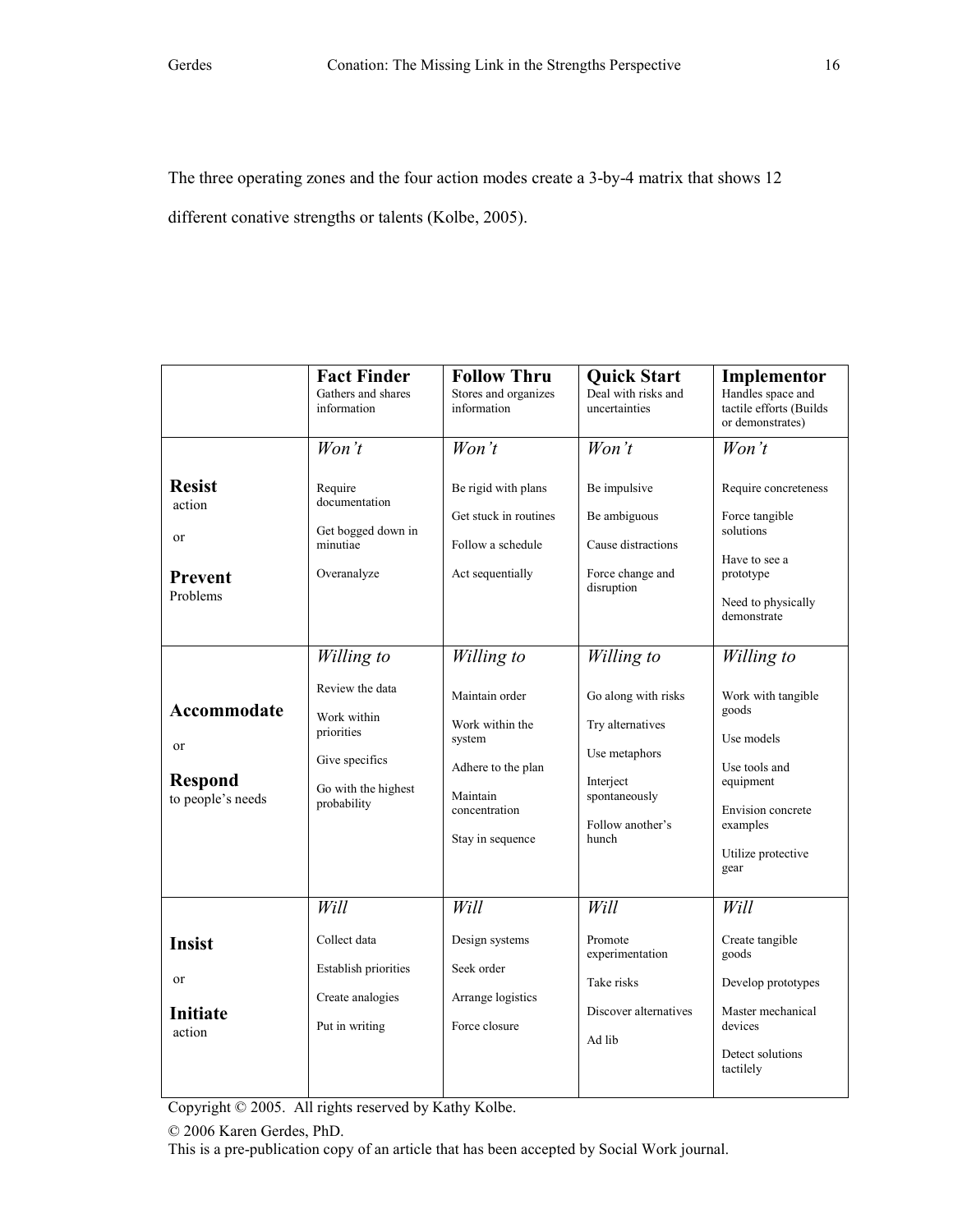Kolbe calls the twelve possible typologies of conative action "Paths to Success" (Kolbe, 2005). All are equally valid, and each may lead to useful, successful, and constructive action. While we can all learn to solve problems using any of these paths, each of us has four paths (one in each action mode) that are most natural. Individuals are more successful when allowed or (preferably) encouraged to problem-solve using their four natural tendencies. "Conation," Kolbe notes, "is the one dimension of the mind in which everyone is equal, yet diverse" (Kolbe, 2005b. p.5). Each of the twelve Paths to Success is considered to be as "good" as the others.

The matrix enables us to identify the four instinctive paths a given individual might take when confronted with the need or desire to act. For example, when I boarded the bus with Ernesto, I was demonstrating my tendency to initiate action in the Quick Start mode (I am an initiating Quick Start). I resisted the suggestion that we focus on building a wheelchair for Ernesto. I remember feeling totally incompetent even thinking about this option, displaying my tendency to avoid building physical solutions (I am a preventative Implementor). As an accommodating Follow Thru, I was willing to work within a system that could respond to Ernesto's needs, such as the residential facility. And finally, though I did dig up a little information about Ernesto and his options, detailed, extensive research was not my emphasis (I am an accommodating Fact Finder, but not an initiating one).

## Instruments for Measuring Conation-Based Behavior: Kolbe Indexes

© 2006 Karen Gerdes, PhD. This is a pre-publication copy of an article that has been accepted by Social Work journal. The actual instinctive makeup of each individual is, of course, subconscious and therefore impossible to measure directly (Kolbe, 2004). However, the conative behaviors associated with action modes can be measured. Kolbe developed a set of algorithms that have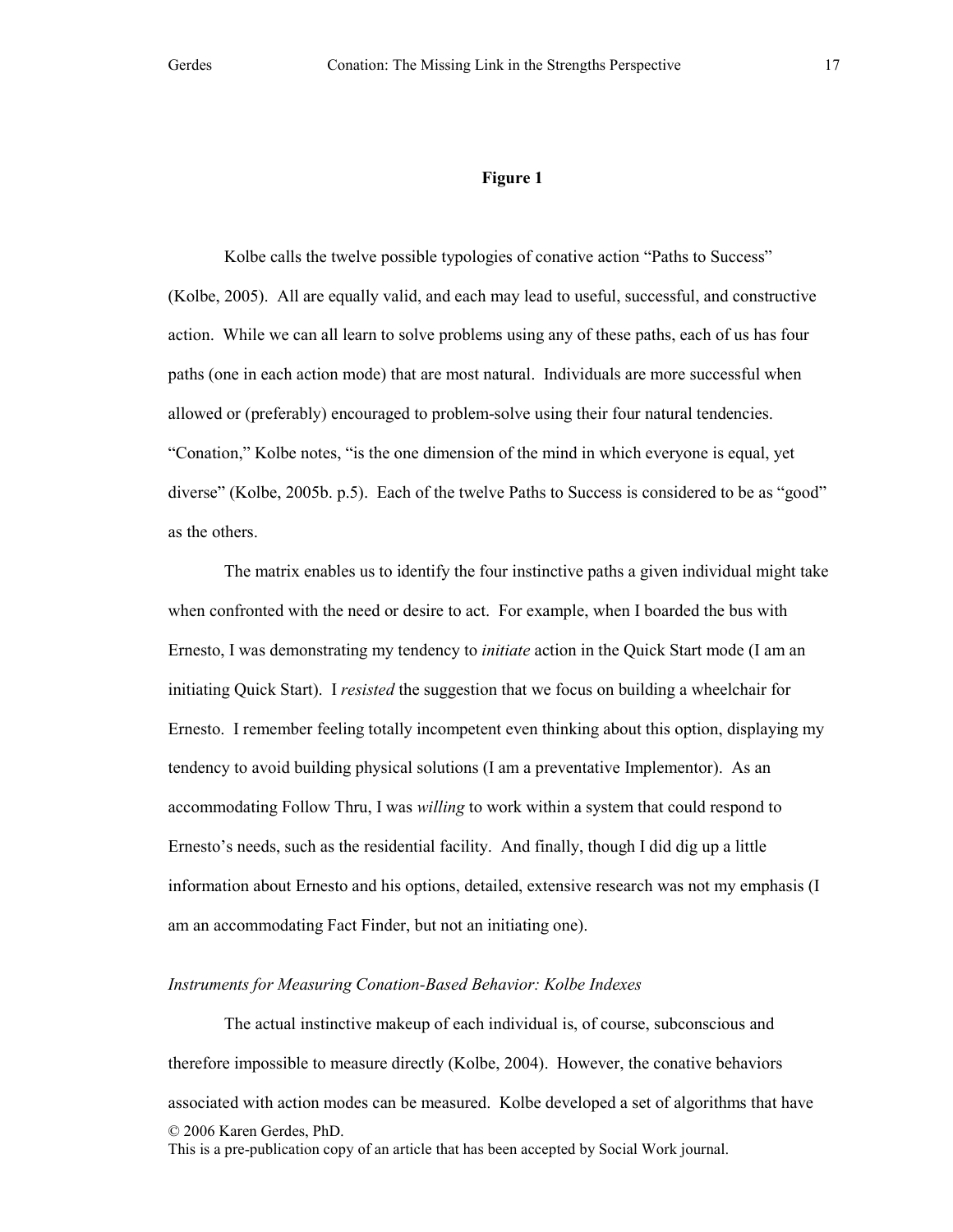proven valid, reliable, and universally applicable (Kolbe Statistical Handbook, 2002). The Kolbe A Index is a 36-item questionnaire that asks respondents to choose how they are "least likely" and "most likely" to respond to different problem-solving scenarios. The three zones of operation for each action mode are placed on a 10 point scale (See Figure 2). The result is a series of four numbers, which together indicate a person's modus operandi (MO). For example, my MO is 5573 (I am an accommodating Fact Finder and Follow Thru, initiating Quick Start, and preventative or resistant Implementor). The 1-to-10 scale that spans the zones of operation in each action mode are distributed normally in the population with no biases by gender, race, or age (Kolbe Statistical handbook, 2000).

It is crucial to remember that unlike intelligence and personality tests, The Kolbe A Index does not measure "high" or low" conative ability. That would be as senseless as labeling people "good" or "bad" at breathing oxygen . If a person is able to act, he or she is using conative ability; every individual is perceived as normal and perfectly capable. The result of Kolbe's testing system specifically identifies a person's natural abilities or talents, with no value judgment attached to the result. By the same token, a person's Kolbe result does not indicate a need to change conative functioning; it simply describes the way in which that person's strengths are indicated in actual behavior. Kolbe's underlying assumption is that every human being is "perfectly capable," and must be given the freedom to act on his or her instinctive power or to utilize conative talents (Kolbe, 2005). Playing to individual conative strengths is an adaptive strategy that individuals can use to solve problems more successfully, and to be more productive.

## Conative Stress

© 2006 Karen Gerdes, PhD. This is a pre-publication copy of an article that has been accepted by Social Work journal. According to Kolbe's observations, anything that interferes with free use of natural conative drives causes stress, which can become debilitating (Kolbe Certification Manual,

18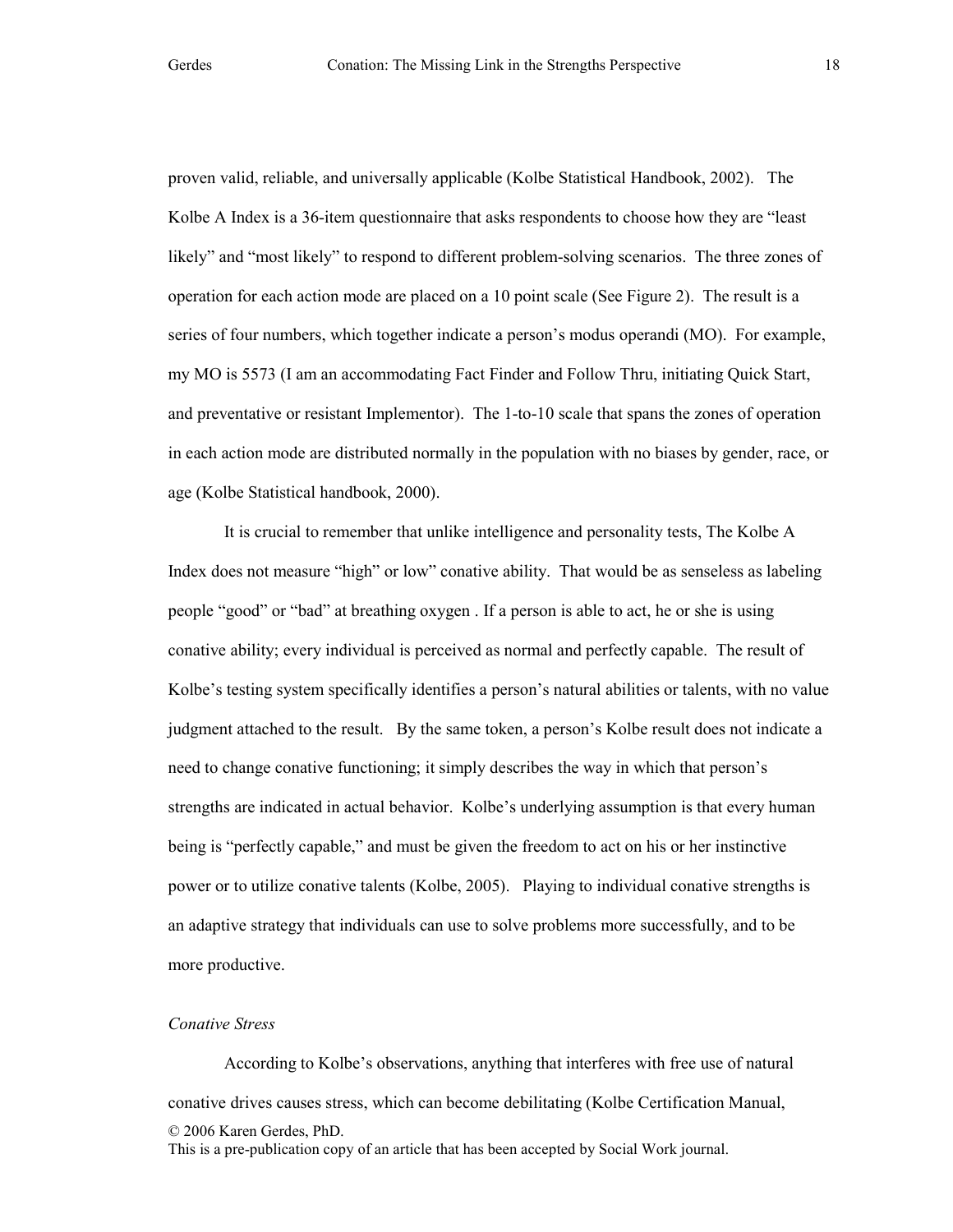2000). Signs of conative stress include taking too long to accomplish goals, becoming indecisive, or lacking the mental energy to carry out actions (Kolbe, 2004). When people are asked to go "against their grain," taking action in a way that conflicts with their conative MOs, they become frustrated, withhold action, or try to alter their natural responses. Conative stifling occurs when an individual tries to function within a system that only rewards one "right" method of problem-solving—a method that runs contrary to the individual's instinctive responses.

For example, elementary and secondary schools most often reward students for initiating Fact Finder or accommodating Follow-Thru tasks—thoroughly gathering data and following the teachers' system. Perhaps this is due to the fact that teachers in these grades are more likely to be initiating Fact Finders, who consider that approach most scholarly, and/or initiating Follow Thru's who need their students to respond accordingly (Kolbe, 2005). In this context, what happens to a student who is a preventive Follow Thru, and an initiating Quick Start? The worst-case (and sadly very common) scenario is that the child is wrongly considered obstreperous, uncooperative, inattentive, defiant, stupid, and/or "dysfunctional" (ADD or ADHD diagnoses are common). The best-case scenario is that these students learn, or are taught, ways of navigating through or around tasks that heavily favor information gathering and organization—as well as the authority figures who define such tasks as "proper" education.

Conative conflict often occurs between two people with significantly different modus operandi. A preventive Follow Thru and an initiating Follow Thru will have two very different ways of sorting and storing information. The person who prevents systems from becoming highly structured might seem to have a messy desk area, but works best when everything that might be useful is within sight. A work-mate could be distracted by the clutter. **Conative** strain is caused by false expectations or an individual trying to act outside his or her natural

© 2006 Karen Gerdes, PhD.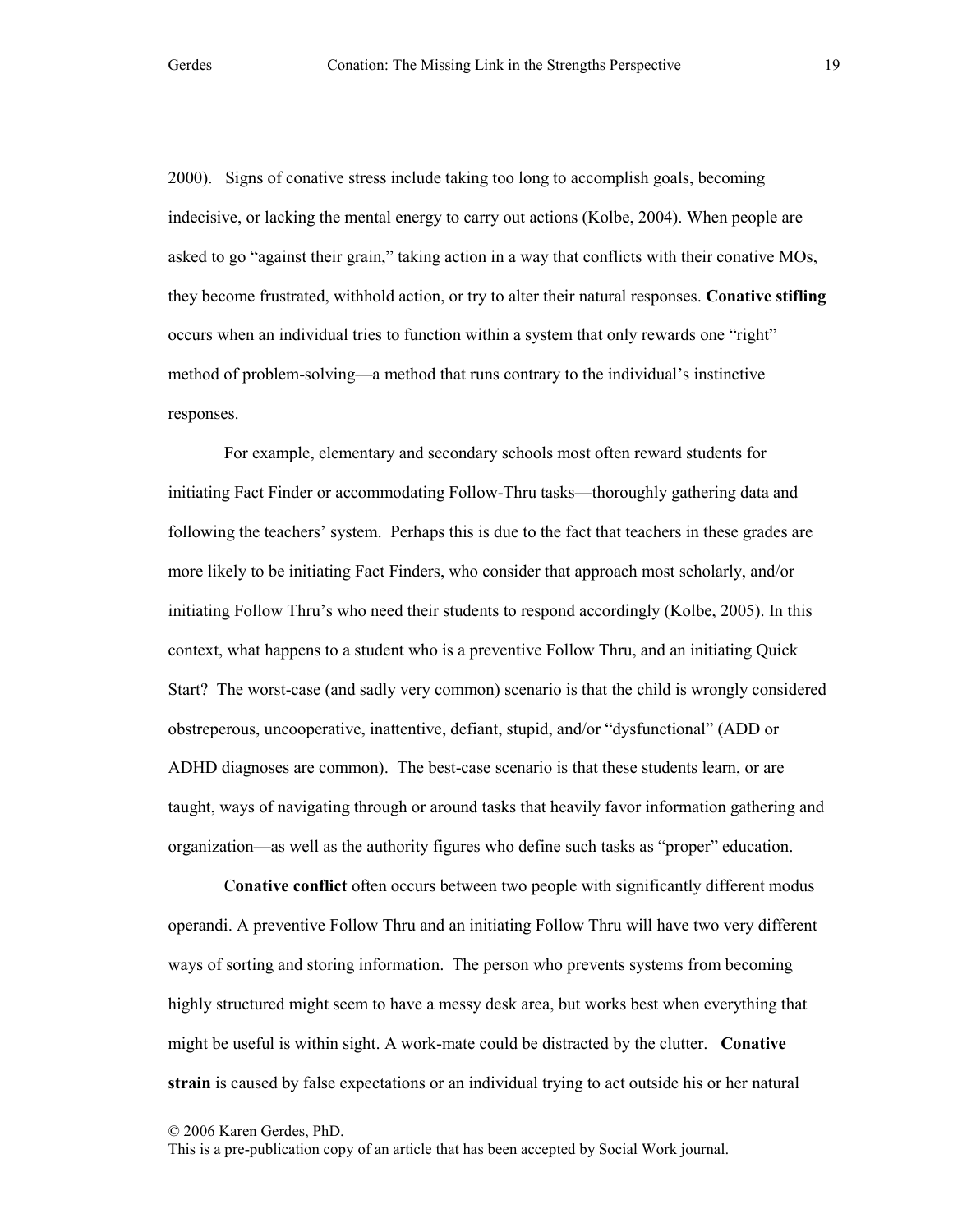talents (Kolbe, 2004). For example, if a child tries to emulate a parent or other adult who has a significantly different MO than she does, the child will soon become frustrated because it does not come naturally for her to take action in the same way as her role model.

# A Case Example Using Kolbe Principles of Conation

The following is a true case example that can provide more context for understanding of the Kolbe conative model and its potential usefulness in social work practice (Names and other facts were changed to protect anonymity).

Jeff was a 16-year-old student with an IQ over 150. He scored extremely high on standardized tests. However, Jeff had not been even moderately successful at completing classroom assignments or homework. As a result, he had an extremely low grade point average (2.00). His parents were baffled. Jeff's father and many of his teachers continually stressed that Jeff was very intelligent, and that his failures must be due to "laziness." His mother tried to remain patient and encouraging but she was at her wits' end. Jeff was a "good" kid. But during his high school years he became increasingly withdrawn from his family. Jeff just wanted people to "let him be himself," but he wasn't even sure what that meant or how to do it. Someone recommended to Jeff's mother that she have her family take the Kolbe A Index. The parents, Jeff and his sister all took the index.

Jeff's MO was 3378 (i.e., preventive Fact Finder and Follow-Thru, initiating Implementor and Quick Start). When gathering information, Jeff does not get bogged down in minutiae, nor does he overanalyze information. He naturally resists or avoids following a schedule, repeating patterns, acting sequentially, or following procedures—all generally considered necessary for completing homework assignments. Jeff's natural tendency is to demonstrate by building tangible things, which he is rarely, if ever, given the opportunity to do in school. When problem-solving, Jeff will be most successful when he is allowed to utilize a process of trial and error rather than writing a detailed research report or completing complicated assignments in a linear and logical order.

© 2006 Karen Gerdes, PhD. This is a pre-publication copy of an article that has been accepted by Social Work journal. Both of Jeff's parents and his sister were in direct conative conflict with Jeff. They are all initiating Fact Finders and Follow-Thru's, and preventive Quick Starts and Implementors –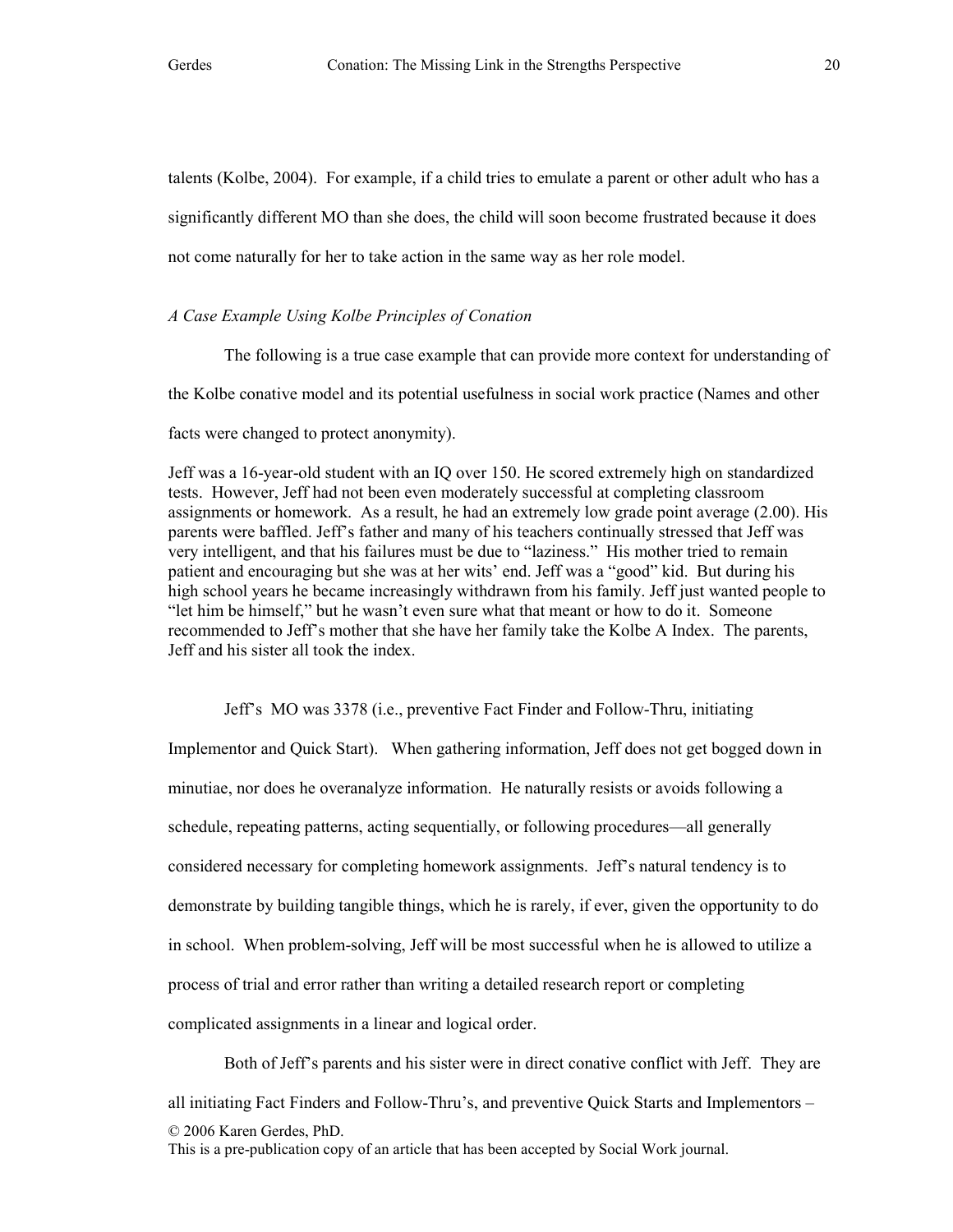exactly the opposite of Jeff. When she realized the implications of these results, Jeff's mother immediately apologized to Jeff for trying to make him "fit into a mold," or act in ways that felt natural to her, but not to him. Jeff's relief was instantaneous and very visible. He reaffirmed that all he ever wanted was to be allowed to be himself, and added that he finally knew what that meant. From early childhood, Jeff had judged himself as "bad" for being different from his parents and sister, believing that their modus operandi were "right." Even when he forced himself to imitate them, however, he felt miserable—and most often, he failed.

Unknowingly, the school system, Jeff's teachers, and his parents had been stifling Jeff's conative strengths, limiting the natural expression of his own ideas and solutions, and denying him the joy of accomplishment. Jeff knew at a very deep level that he was not "lazy." However, at a conscious level he agreed with others' assessment that he was inadequate, and possibly morally defective—ample reason for his emotional withdrawal from others.

Using this conative information, Jeff's parents explained to his teachers that anyone wishing to help Jeff (rather than further frustrate him by demanding that he use processes that were inimical to his instinctive style) needed to encourage Jeff to solve problems in ways that are natural for him. Jeff was able to cognitively process conflicts that arose for him at home and school without feeling misunderstood—or judging natural conflicts to be his (or anyone else's) "fault." He began to liberate himself from the false judgments and interpersonal conflicts that had contributed to his low self-esteem. In all these ways, the inclusion of conative data in Jeff's case helped turn his self-reinforcing negative cycle of failure, blame, hopelessness, and silent defiance into a positive cycle of understanding, adaptation, success, and confidence. His sense of self-efficacy, his relationships, and his schoolwork all benefited, and instead of failing out of school, Jeff went on to college.

© 2006 Karen Gerdes, PhD.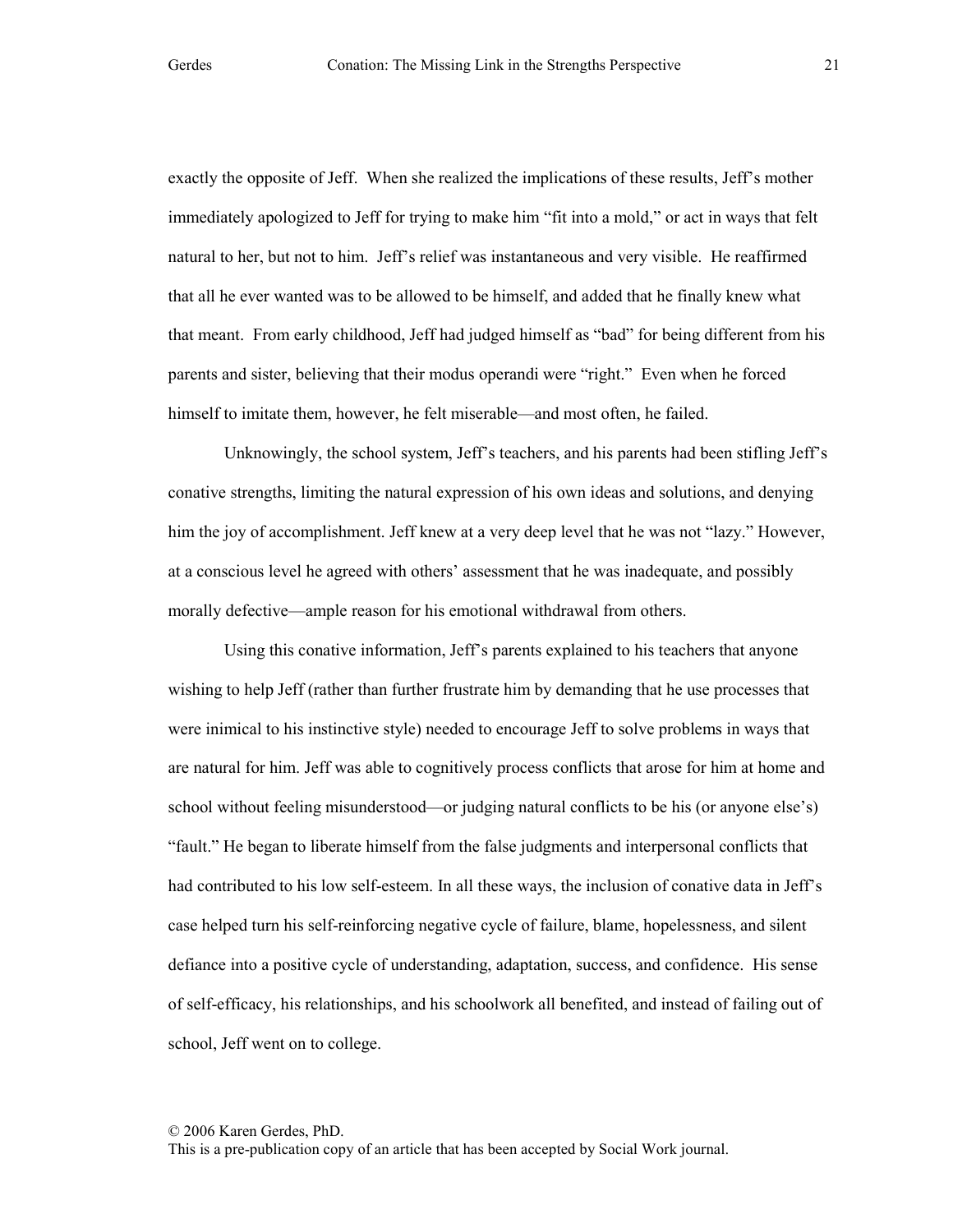This example shows that Jeff utilized all three dimensions of his mind—connecting with his conative style, applying his knowledge to cognitive analysis of his own situation, and resolving the emotional or affective aspects of his life—as a way to achieve overall success. Similarly, the series of decisions I made while a Peace Corps volunteer to help Ernesto required that I use all three parts of my mind at ever higher levels of effort. Kolbe theory does not elevate conation to a higher level than the cognitive or affective, nor does it underestimate the inclusion of "will" or self-determination as an intergral part of the conative process. Optimal functioning requires that all three components work together; the individual who is operating at his or her highest level of effectiveness has true compassion (affective), a powerful vision for the greater good (cognitive), and a meaningful mission to help others (conative). Kolbe refers to these highest levels of functioning as "social responsibility" in the Dynamynd Decision Ladder™ (Kolbe, 2004).

# Applications to Social Work Practice

Kolbe's work on conation, both descriptive and prescriptive, is completely consistent with social work values and the Strengths Perspective. Everyone is perceived as creative; no conative pattern is more or less useful or important than another. The theory and practice are designed to enhance self-determination, while honoring the dignity and uniqueness of every individual. The cultural pressure to conform to certain patterns of action is a kind of "conative oppression" that debilitates many individuals in environments from grade school to the welfare system.

By using conative interventions side by side with affective and cognitive interventions, social workers can help individuals use their instinctive powers, along with their other mental faculties, to achieve a higher quality of life. When people who have been pressured to use

© 2006 Karen Gerdes, PhD.

This is a pre-publication copy of an article that has been accepted by Social Work journal.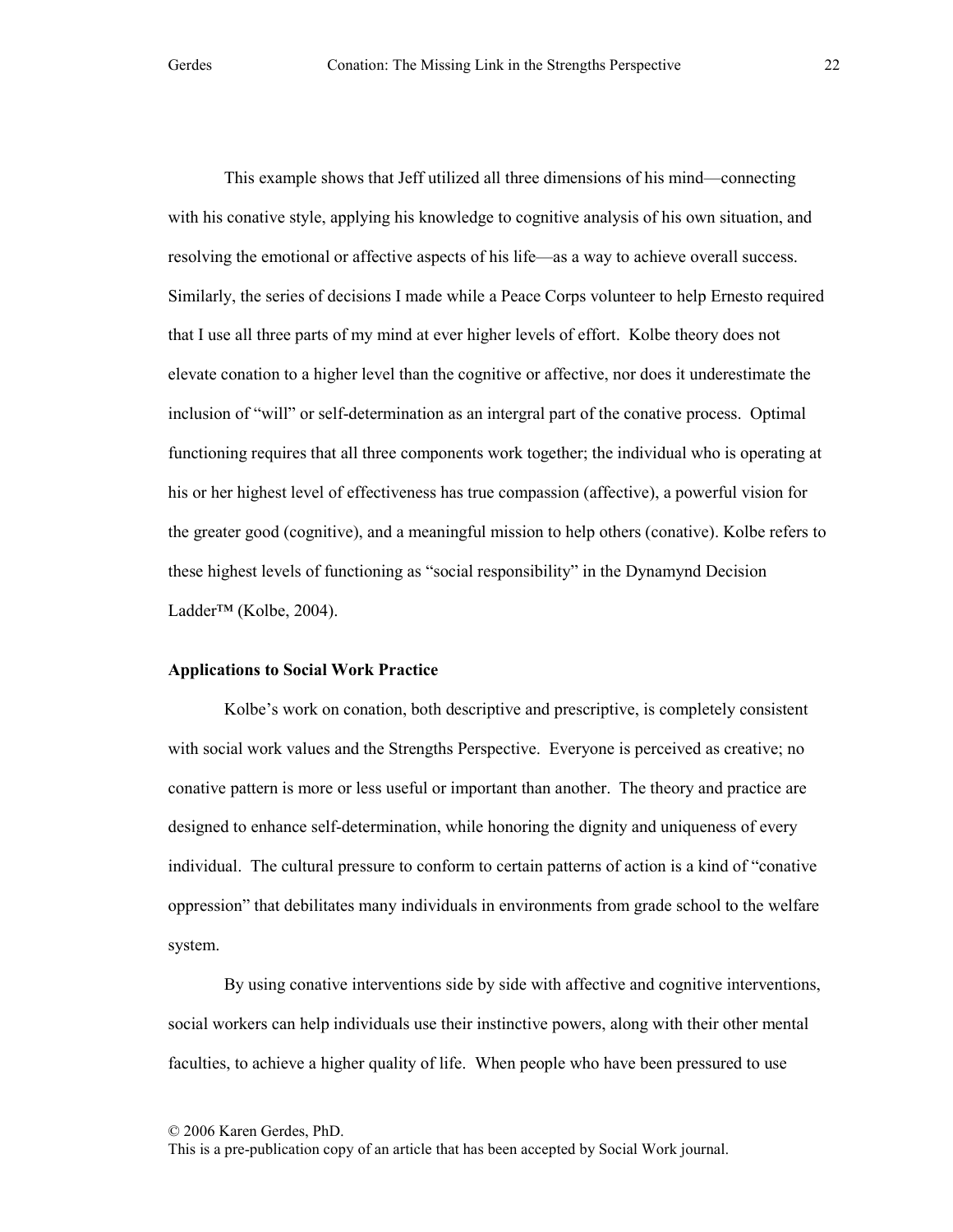unfamiliar conative tactics realize that another mode of action functions well for them, they are likely to experience a higher sense of self-efficacy and personal empowerment.

Using conative analysis for specific applications in various fields (e.g., education, social work, crisis management, health care, family counseling, career guidance, and team leadership) advances the usefulness of the system to a level of societal benefits that could impact school reform, response times in crises, health care costs, and other unresolved conundrums dependent upon expert interpretation of heretofore unrecognized and unutilized conative actions, reactions, and interactions.

The educational system could be transformed by the addition of information on conative differences. Training programs could help teachers understand and facilitate each student's conative profile, to understand their own conative talents, and to work harmoniously, rather than contentiously, with students who differ from them. Peer mentors could be matched with specific protégés based on both individuals' conative modus operandi. The effectiveness of student learning groups could be greatly improved by a synergistic use of disparate conative talents.

Affective and cognitive clinical interventions in dysfunctional social systems could also be greatly enhanced by adding a conative component. For example, family discord and dysfunction, including marital problems and parent-child conflict, may be caused by conative stress between a husband and wife, or a child and parent, with different natural abilities. Understanding and being able to articulate conative differences could make an enormous impact in addressing such problems.

The ubiquity of ADD, ADHD, or ODD diagnoses may in part be explained by a failure to include conative variables in clinical analyses of behavior. It may well be that, as a culture dominated by an educational meritocracy where "Follow Thru" and "Fact Finder" behaviors are

© 2006 Karen Gerdes, PhD.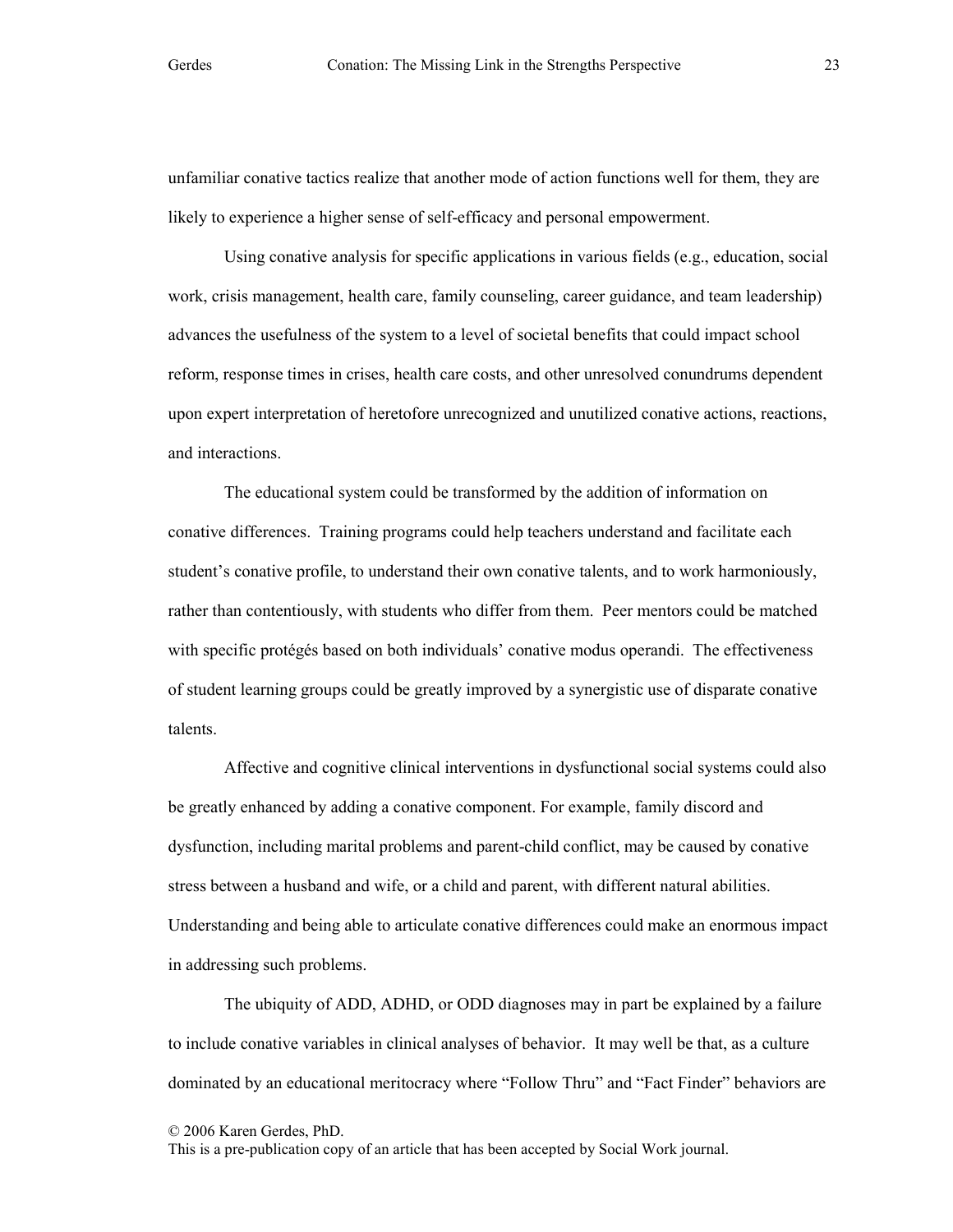heavily favored , we are pathologizing the natural abilities of those with other conative talents. In fact, the highly structured and systematic treatment methods used for ADD and ADHD could be the very reason why preventive Follow Thru's "fail" to progress during treatment.

Such possibilities should be explored by social work researchers and practitioners. Kolbe's work provides one useful basis on which social work scholars can construct hypotheses and practical interventions to clarify the conative component of human action. As the most pragmatic of all social science disciplines, social work has always been an eclectic field, open to useful discoveries and ideas from any quarter. The concept of conation could be immensely helpful; in fact, Strengths Perspective cannot be complete without a consideration of this key component in individual and group life. The power of instinctive action must be understood if we are to maximize social work's power to help human beings and human groups achieve a higher quality of life.

## References

- Atman, K. S. (1997). The role of conation in distance education enterprise. The American Journal of Distance Education, 191, 14-24.
- Bain, A. (1868). The senses and the intellect. New York: D. Appleton.
- Brand, C. (2005) William McDougall (1871-1938): Heterodox and angry with psychologists by nature, nurture and circumstance. http://www.cycad.com/cgibin/pinc/july97/brand-mcd.html. Visited October 20, 2005.

Cudworth, R. (1788). Treatise of freewill. London: John Parker.

Davis, M. A., & Henry, M. J. (1997). Conative capacity of non-traditional learners in two instructional settings. Technical Report 143.

Friedrich, O. (1985). Seven who succeeded. Time, January.

Hamilton, W. (1860). Lectures on metaphysics. Boston: Gould and Lincoln

Heckhausen, H., & Kuhl, J. (1985). From wishes to action: The dead ends and

<sup>© 2006</sup> Karen Gerdes, PhD.

This is a pre-publication copy of an article that has been accepted by Social Work journal.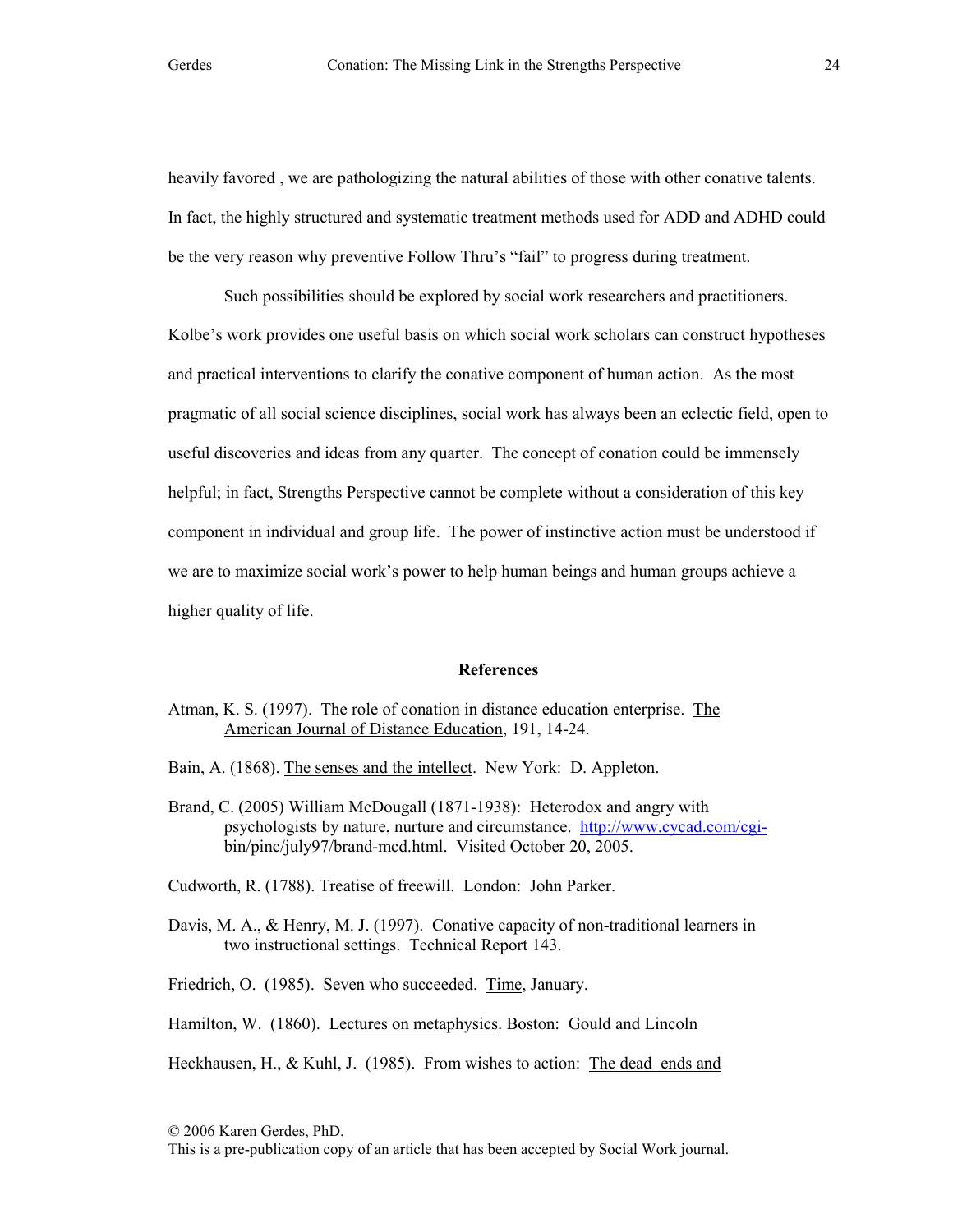shortcuts on the long way to action. In M. Frese  $& J.$  Sabini (Eds.), Goal-directed behavior: Psychological theory and research on action (134-159). Hilldale, NJ: Lawrence Erlbaum Associates.

- Hershberger, W. A. (1988). Psychology as conative science. American Psychologist, 43(10), 823-824.
- Hilgard, E. R., (1980). The trilogy of the mind: Cognition, affection, and conation. Journal of the History of Behavioral Sciences, 16, 107-117. Press.
- Hoffman, E. (2001). Psychology testing at work. How to Use, Interpret, and Get The Most Out of the Newest Tests in Personality, Learning Style, Aptitudes, Interests, and More! McGraw Hill.
- Jackson, D. N. III (1998). An exploration of selective conative constructs and their relation to science learning. CSE Technical Report 437. Center for the Study of Evaluation, Standards, and Student Testing. Los Angeles.
- James, W. (1890). Principals of Psychology. New York: Holt.
- Lundholm, H. (1934). Conation and our conscious life. Durham, N.C.: Duke University Press.
- Kanfer, R. (1988). Conative processes, dispositions, and behavior: Connecting the dots within and across paradigms. In R.Kanfer, P. Ackerman & R. Cudeck (Eds.), Abilities, motivation & methodology: The Minnesota Symposium on learning and individual differences. Hilldale, NJ: Lawrence Erlbaum Associates.
- Kazdin, A. E. (Ed) (2000). Encyclopedia of Psychology. Washington, D.C.: American Psychological Association. New York: Oxford University Press.
- Kolbe, K. (1989). Wisdom of the ages: Historical  $\&$  theoretical basis of the Kolbe concept. Phoenix, AZ: Kolbe Concepts, Inc.
- Kolbe, K. (1990). Conative connection.

Kolbe, K. (1994-2004). Pure instinct: The competitive advantage. Monumentus Press

- Kolbe, K. (2000). Lecture notes. Stanford Graduate School of Business, Executive Education Program. June.
- Kolbe, K. (2004). Powered by instinct. Monumentus Press.
- Kolbe, K. (2005). Perfectly capable kids. Presentation to Kansas State Department of Education.

Kolbe, K. (2005b). Kolbe Axioms. Unpublished paper.

© 2006 Karen Gerdes, PhD. This is a pre-publication copy of an article that has been accepted by Social Work journal.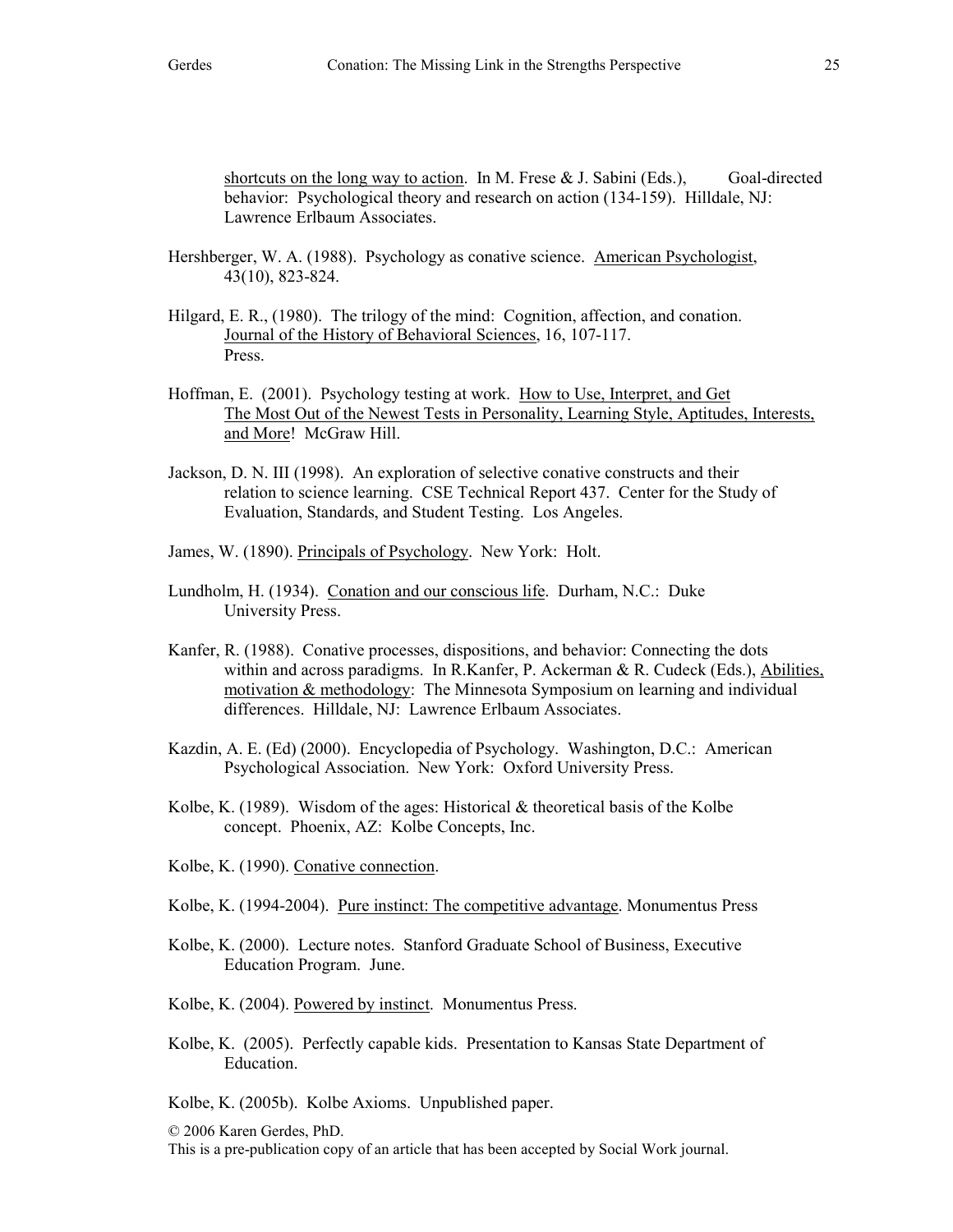Kolbe.com (2005). http://www.Kolbe.com. Visited October, 2005.

- Kolbe Certification Manual (2000). Phoenix: Kolbe Corp.
- Kolbe Professional Growth Seminar (2002). Kolbe Wisdom Kolbe Paths to Success. Phoenix: Kolbe Corp.
- Kolbe Statistical Handbook (2002). Statistical analysis of Kolbe indexes. Phoenix: Kolbe Corp.
- McDougall, W. (1908, reprinted 1963). An introduction to social psyhcology. London: Methuen & Co Ltd.
- Mueller, R. J. (1988). A study of conative capacity in normal and disturbed at-risk high school students. Doctoral Dissertation. University of Pittsburgh.
- Peters, R.S. (Ed) (1962). Brett's history of psychology. Cambridge, Mass: MIT Press. Brett, G.S. (1921). A history of psychology, medieval and early modern period. London: George Allen and Unwin.
- Plato, (1937/380 B.C.). The dialogues of Plato. New York: Random House.
- Poulsen, H. (1991). Conations: On striving, willing and wishing and their relationship with cognition, emotions and motives. Aarhus, Denmark: Aarhus University Press.
- Roget, P. M. (1852). Thesaurus of English words and phrases. New York: Thomas Y. Crowell & Co. Publishers.
- Scheerer, E. (1989). On the will: An historical perspective. In W. A. Hershberger (Ed), Volitional action: conation and control. New York: Elsevier Science.
- Schopenhauer, A. (1910). On the fourfold root of the principle of sufficient reason; and On the will in nature. Two essays translated by Karl Hillebrand. London: G. Bell & Sons.
- Schur, N. (1990). 1000 most challenging words. New York: Ballantine Books.
- Shavelson, R. J., Kupermintz, H., Ayala, C., Roeser, R. W., Lau, S., Haydel, A., Schultz, S., Gallagher, L. & Quihuis, G. (2002). Richard E. Snow's remaking of the concept of aptitude and multidimensional test validity: Introduction to the special issue. Educational Assessment, 8(2), 77-99.
- Snow, R. E. (1994). Abilities in academic tasks. In R. J. Sternberg & R. K. Wagner (Eds), Mind in context: Interactionist perspectives on human intelligence (pp. 3-37). Cambridge, MA: Cambridge University Press.

Snow, R. E., & Jackson, D. N. (1993). Assessments of conative constructs for

© 2006 Karen Gerdes, PhD.